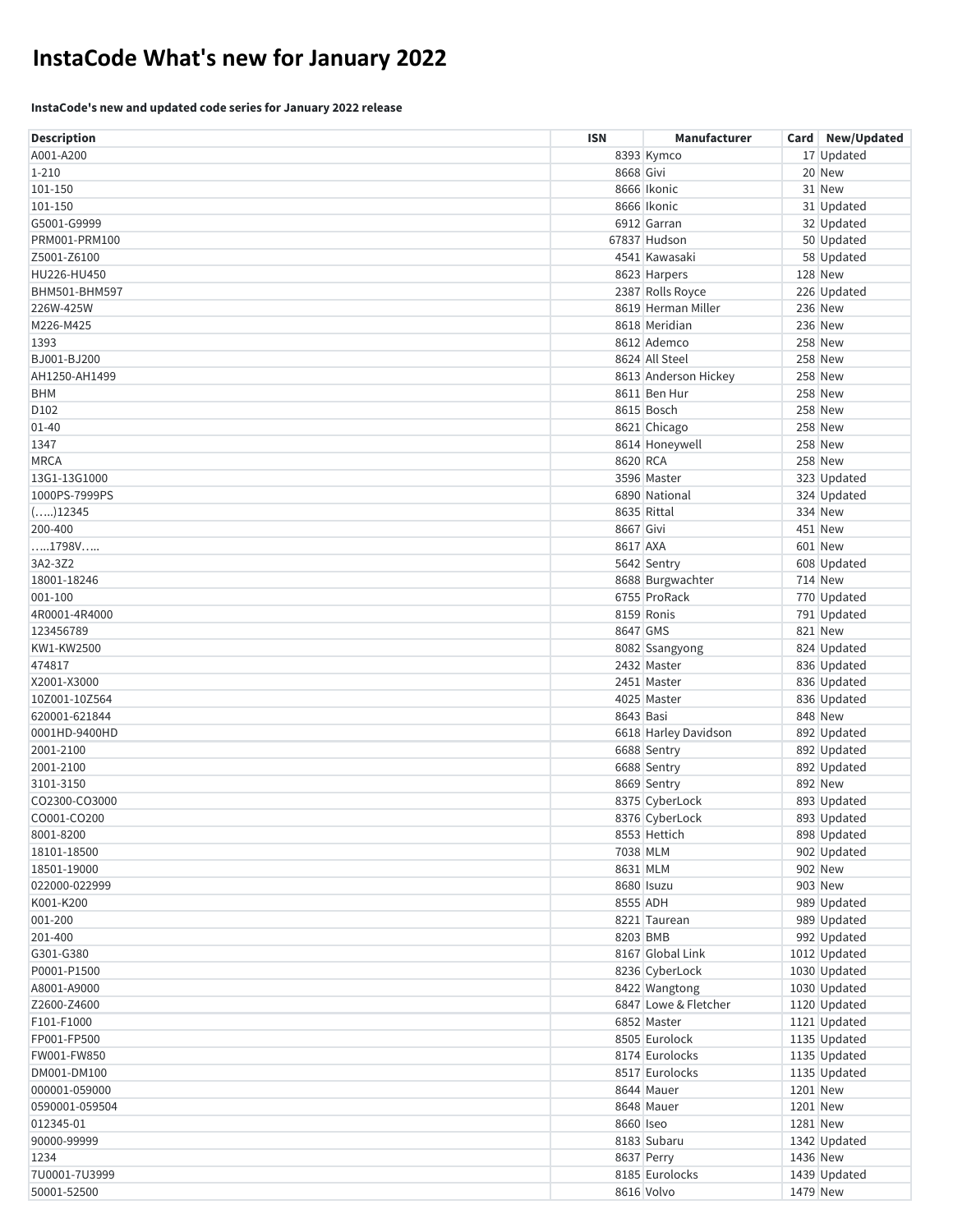| V001-W100             |           | 8640 Honda                | 1480 New  |              |
|-----------------------|-----------|---------------------------|-----------|--------------|
| 123456                |           | 8645 Domus                | 1481 New  |              |
| 01-123456             |           | 8649 Domus                | 1482 New  |              |
| 12345                 |           | 8650 Gevy                 | 1483 New  |              |
| 12345                 |           | 8651 Gevy                 | 1484 New  |              |
| 12345-1               |           | 8652 Gevy                 | 1485 New  |              |
|                       |           |                           | 1486 New  |              |
| 12345-1               |           | 8653 Gevy                 |           |              |
| 123456-12             |           | 8654 Hugo                 | 1487 New  |              |
| 6650000001-6650294740 |           | 8659 Hugo                 | 1487 New  |              |
| 123456                |           | 8656 Hugo                 | 1488 New  |              |
| 12345-123-12          | 8658 M&C  |                           | 1489 New  |              |
| 12345-12              | 8661 M&C  |                           | 1490 New  |              |
| 12345                 | 8662 M&C  |                           | 1491 New  |              |
| 12345-12              | 8663 M&C  |                           | 1492 New  |              |
| 12345                 | 8664 M&C  |                           | 1493 New  |              |
| 12                    | 8665 M&C  |                           | 1494 New  |              |
| 1234-1234             | 8670 M&C  |                           | 1495 New  |              |
| 12                    | 8671 M&C  |                           | 1496 New  |              |
| 1234-1234             | 8672 M&C  |                           | 1497 New  |              |
|                       |           |                           | 1498 New  |              |
| 321                   | 8673 M&C  |                           |           |              |
| 123456                | 8675 Basi |                           | 1499 New  |              |
| 001-600               |           | 7395 Touch                |           | 1636 Updated |
| 801-999               |           | 8633 Armstrong            | 1669 New  |              |
| 20500-21999           |           | 7592 Salsbury             |           | 1681 Updated |
| 32000-39999           |           | 7517 Subaru               |           | 1684 Updated |
| CO001-CO200           |           | 8376 CyberLock            |           | 1775 Updated |
| 001-300               |           | 8134 Wangtong             |           | 1827 Updated |
| A8001-A9000           |           | 8422 Wangtong             |           | 1836 Updated |
| 001-799               |           | 8299 Komatsu              |           | 1882 Updated |
| AG01-AG50             | 8273 CCP  |                           |           | 1886 Updated |
| F001-F400             |           | 8577 Leitner              |           | 1944 Updated |
| 1234567               |           | 8610 Cirlock              | 1954 New  |              |
|                       |           |                           |           |              |
| 18264                 |           | 8622 Richelieu            | 1955 New  |              |
| 2001-3174             |           | 8628 Yamaha               | 1956 New  |              |
| 123                   |           | 8630 Luma                 | 1957 New  |              |
| 6400-6599             |           | 8632 Merit Malta          | 1958 New  |              |
| 6400-6599             |           | 8632 Merit Malta          |           | 1958 Updated |
| 601-620               | 8634 Tata |                           | 1959 New  |              |
| 654321                |           | 8636 MFR Kurzemes Atslega | 1960 New  |              |
| 601-699               |           | 8638 Cole Hersee          | 1961 New  |              |
| 701-799               |           | 8639 Cole Hersee          | 1961 New  |              |
| L5000-L5300           |           | 8641 Milenco              | 1962 New  |              |
| V6500-V6900           |           | 8642 Milenco              | 1962 New  |              |
| 21312                 |           | 8646 Remsafe              | 1963 New  |              |
| 123456789A            |           | 8655 Hugo                 | 1964 New  |              |
|                       |           |                           |           |              |
| 123456789             | 8657 FAB  |                           | 1965 New  |              |
| 1234569               | 8674 Basi |                           | 1966 New  |              |
| 1234-1234             |           | 8676 Securemme            | 1967 New  |              |
| 1234-1234             |           | 8677 Securemme            | 1968 New  |              |
| 1234-1234             |           | 8678 Securemme            | 1968 New  |              |
| 30001-62163           | 8679 Yale |                           | 1969 New  |              |
| B00001-B33938         | 8681 Basi |                           | 1970 New  |              |
| 1234                  |           | 8682 Wanjin               | 1971 New  |              |
| 1234567               |           | 8683 Wanjin               | 1972 New  |              |
| 1234                  |           | 8684 Wanjin               | 1973 New  |              |
| 1234                  |           | 8685 Wanjin               | 1974 New  |              |
| 1234                  |           | 8686 Wanjin               | 1975 New  |              |
| 123456789             |           | 8687 Euro Secure          | 1976 New  |              |
| 12345                 |           | 8689 Thirard              | 1977 New  |              |
| 12345                 |           | 8690 Thirard              | 1978 New  |              |
|                       |           |                           |           |              |
| 12345-1               |           | 8691 Thirard              | 1979 New  |              |
| EB00001-EB30000       |           | 8692 Abus                 | 1980 New  |              |
| 12345678              |           | 8693 MKS Locks            | 1981 New  |              |
| 12345678              |           | 8694 Taroni               | 1982 New  |              |
| 12345678              |           | 8695 Taroni               | 1983 New  |              |
| 12345678              |           | 8696 Taroni               | 1984 New  |              |
| 50454256-50454455     |           | 8625 Master               | ΝA        | New          |
| 52315380-52315779     |           | 8626 Master               | <b>NA</b> | New          |
| 54810258-54810457     |           | 8627 Master               | <b>NA</b> | <b>New</b>   |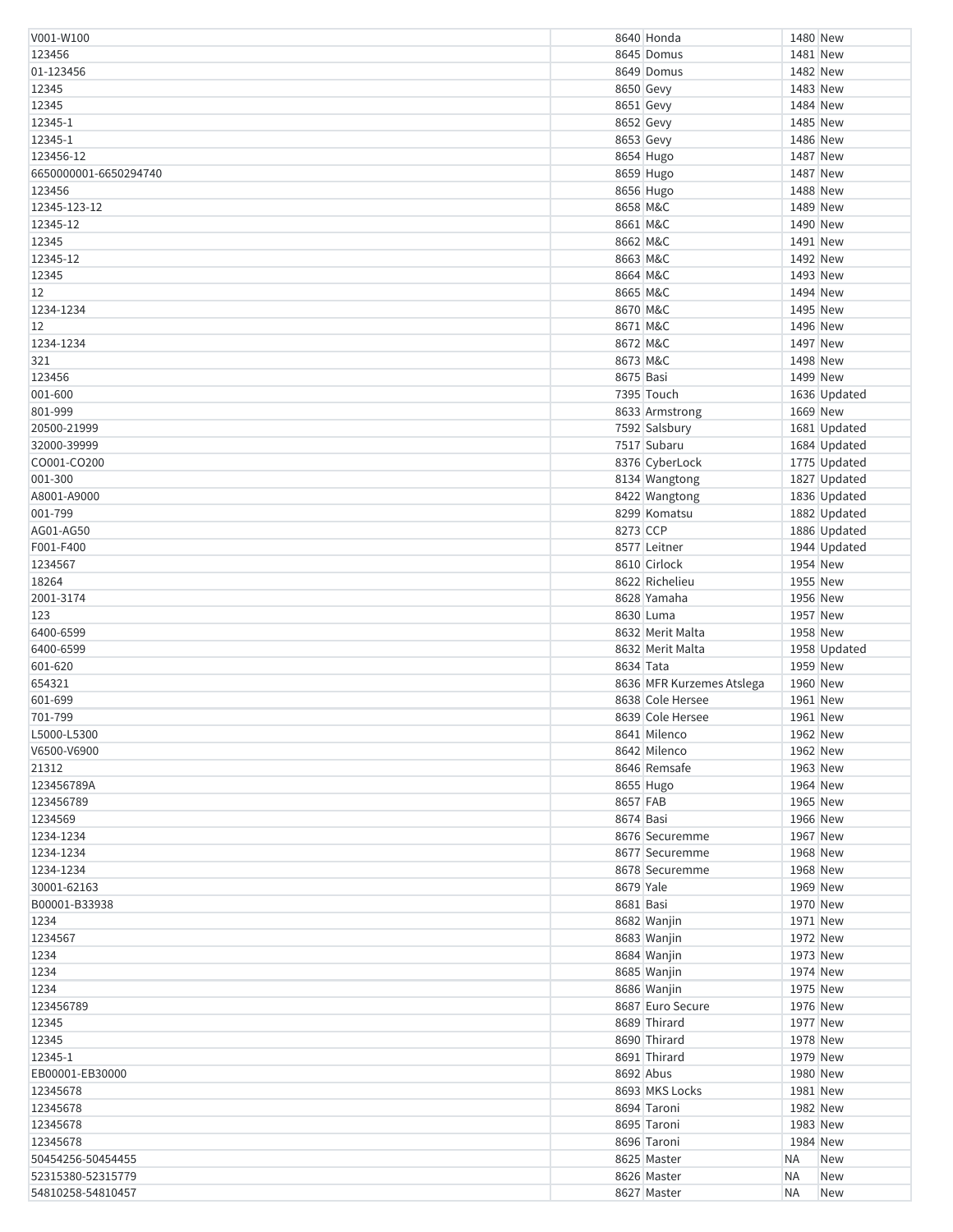### **InstaCode's new & updated remote information for January 2022 release**

| Model                                           | New/Updated |
|-------------------------------------------------|-------------|
| Nissan Sylphy (N16) 2000 to 2006                | <b>New</b>  |
| Nissan Sylphy (B17) 2012 to 2018                | <b>New</b>  |
| Nissan Sylphy (G10) 2000 to 2005                | <b>New</b>  |
| Nissan Sylphy (G11) 2005 to 2012                | <b>New</b>  |
| Fiat Panda 2002 to 2011                         | Update      |
| Fiat Panda from 2012                            | New         |
| Honda Stream (RN6) 2006 to 2012                 | <b>New</b>  |
| Land Rover Defender from 2020                   | <b>New</b>  |
| Subaru Exiga (YA4) 2007 to 2012                 | New         |
| Subaru Exiga (YA5) 2007 to 2012                 | <b>New</b>  |
| Subaru Exiga (YA9) from 2010                    | <b>New</b>  |
| Honda Accord (Gen 7 (K20*) CM1) 2002 to 2008    | New         |
| Honda Stepwgn (RG1) 2005 to 2009                | <b>New</b>  |
| Subaru Impreza (Gen 4 / GP) 2012 to 2016        | Update      |
| Subaru XV (GP) 2012 to 2015                     | Update      |
| Subaru XV Crosstrek (GP) 2012 to 2015           | Update      |
| Subaru Forester (SJ) 2012 to 2015               | Update      |
| Subaru Legacy (Gen 5 / BM / BR) 2009 to 2011    | Update      |
| Subaru Legacy Outback (BL / BP) 2005 to 2009    | Update      |
| Subaru Legacy Outback (BE / BH) 1999 to 2004    | Update      |
| Subaru Legacy Outback (BE / BH) 2004            | Update      |
| Subaru Outback (BL / BP) 2005 to 2009           | Update      |
| Subaru Outback (BE / BH) 1999 to 2004           | Update      |
| Subaru Outback (BE / BH) 2004                   | Update      |
| Subaru Outback (BR) 2009 to 2011                | <b>New</b>  |
| Subaru Legacy (Gen 5 / BM / BR) 2012 to 2014    | <b>New</b>  |
| Subaru Liberty (MK5) 2009 to 2011               | Update      |
| Subaru Liberty (MK5) 2012 to 2014               | <b>New</b>  |
| Mercedes A-Class (W176) 2012 to 2015            | Update      |
| Mercedes A-Class (W176) 2015 to 2018            | <b>New</b>  |
| Mercedes B-Class (W246) 2011 to 2015            | Update      |
| Mercedes B-Class (W246) 2015 to 2018            | <b>New</b>  |
| Maserati Levante 2016 to 2020                   | <b>New</b>  |
| Maserati GrandTurismo 2012 to 2020              | <b>New</b>  |
| Maserati Ghibli 2014 to 2020                    | <b>New</b>  |
| Ford Ranger (Euro) 2006 to 2011                 | Update      |
| Volkswagen Transporter (T4) 2000 to 2003        | New         |
| Suzuki Swift (FZ) 2011 to 2017                  | <b>New</b>  |
| Suzuki Swift (ZC72S, ZC82S, ZC32S) 2011 to 2017 | Update      |
| Suzuki Kizashi from 2009                        | Update      |
| Kia Sportage (Gen 3 / SL) 2011 to 2015          | Update      |
| Volkswagen Passat (B6 - (R36)) 2009 to 2014     | New         |
| Nissan NV350 (E25) 2007 to 2012                 | Update      |
| Nissan NV350 (E26) from 2012                    | New         |
| Nissan Caravan (E25) 2007 to 2012               | Update      |
| Nissan Caravan (E26) from 2012                  | New         |
| Kia Venga 2009 to 2011                          | Update      |
| Kia Venga 2011 to 2019                          | New         |
| Kia Cerato (YD) 2013 to 2018                    | Update      |
| Kia Forte (TD) 2009 to 2013                     | Update      |
| Kia Forte (YD) 2013 to 2018                     | Update      |
| Kia Cee'd (JD) 2011 to 2018                     | Update      |
| Kia Cee'd (ED) 2007 to 2010                     | Update      |
| Kia Optima (JF) 2015 to 2019                    | Update      |
| Kia Sorento 2009 to 2015                        | Update      |
| Kia Visto (Gen 2) 2003 to 2014                  | Update      |
| Kia Cadenza 2013 to 2016                        | Update      |
| Kia Cadenza 2016 to 2018                        | New         |
| Kia Carnival 2005 to 2014                       | Update      |
| Kia Sorento (UM) 2015 to 2020                   | Update      |
| Kia Picanto 2011 to 2017                        | Update      |
| Honda Fit 2001 to 2006                          | New         |
| Mitsubishi L400 (PA/PB/PD) 2002 to 2005         | New         |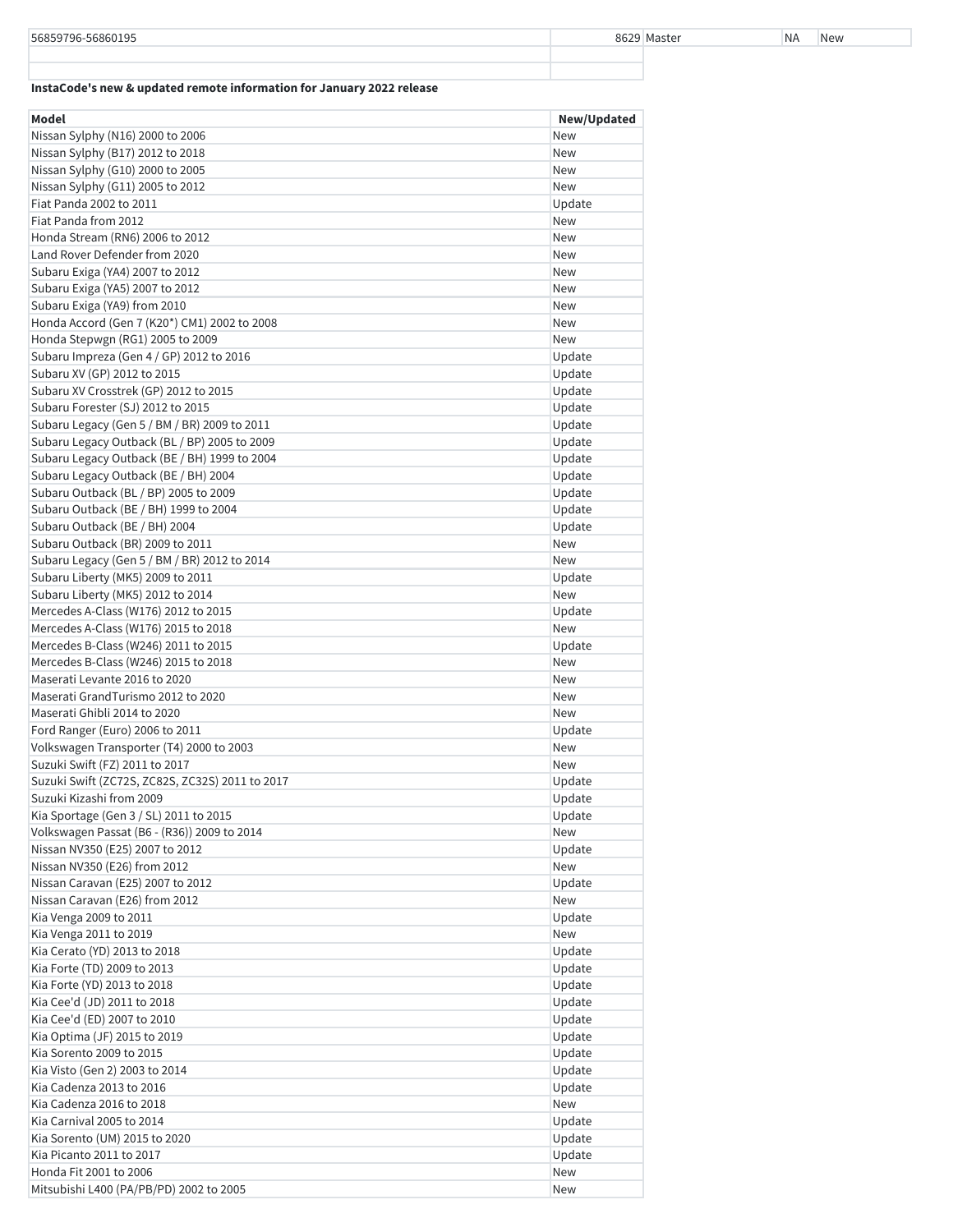| Ford Fiesta (MK6 (WZ)) 2014                                         | New        |
|---------------------------------------------------------------------|------------|
| BMW X3 (E83) 2002 to 2005                                           | Update     |
| BMW X3 (E83) 2006 to 2010                                           | Update     |
| Nissan Lafesta (B30) 2004 to 2012                                   | <b>New</b> |
| Mazda Premacy 2004 to 2018                                          | Update     |
| Nissan Lafesta (B35) 2011 to 2018                                   | <b>New</b> |
| Toyota Harrier (Gen 2 / ACU30 / MCU30 / ACU35 / MCU35) 2003 to 2006 | Update     |
| Toyota Harrier (Gen 2 / ACU30 / MCU30 / ACU35 / MCU36) 2006 to 2010 | New        |
| Honda Fit Shuttle (GG7 / GP2) 2011 to 2015                          | <b>New</b> |
| Kia K2500 from 2004                                                 | <b>New</b> |
| Honda Fit (Gen 2 / GE6 / GE8) 2008 to 2014                          | Update     |
| Renault Koleos (Gen 1 (HY)) 2008 to 2015                            | Update     |
| Renault Koleos (Gen 2 (HC)) from 2016                               | <b>New</b> |
| Subaru Outback (BR) 2009 to 2014                                    | Update     |
| Renault Laguna 2000 to 2007                                         | Update     |
| Renault Scenic 2003 to 2009                                         | <b>New</b> |
| Renault Scenic 2000 to 2003                                         | Update     |
| Renault Laguna 2008 to 2015                                         | New        |
| Toyota Voxy (ZRR70) 2007 to 2014                                    | <b>New</b> |
| Hyundai H1 Bus (TQ) 2007 to 2018                                    | Update     |
| Hyundai H1 (TQ) 2007 to 2018                                        | <b>New</b> |
| Hyundai iLoad (TQ) 2007 to 2018                                     | Update     |
| Hyundai iMax (TQ) 2007 to 2018                                      | Update     |
| Hyundai H1 Bus (TQ) 2018 to 2021                                    | <b>New</b> |
| Hyundai H1 (TQ) 2018 to 2021                                        | <b>New</b> |
| Hyundai iLoad (TQ) 2018 to 2021                                     | New        |
| Hyundai iMax (TQ) 2018 to 2021                                      | New        |
| Toyota Hilux (Gen 5 / KDN165) 2001 to 2005                          | New        |
| Porsche 911 (991) 2015 to 2019                                      | <b>New</b> |
| Porsche Panamera (971) from `2017                                   | <b>New</b> |
| Nissan Serena (Mk4 / C26) 2010 to 2016                              | Update     |
| Kia Sorento (XM) 2009 to 2014                                       | Update     |
| Nissan Altima (U13) 1992 to 1998                                    | Update     |
| Nissan Altima (L30) 1998 to 2001                                    | Update     |
| Nissan Altima (L31) 2001 to 2004                                    | Update     |
| Nissan Altima (L31) 2004 to 2006                                    | Update     |
| Nissan Altima (L32 / D32) 2006 to 2012                              | New        |
| Nissan Altima (L33) 2013 to 2018                                    | New        |
| Toyota Etios 2010 to 2021                                           | <b>New</b> |
| Yamaha Tenere (700) from 2019                                       | <b>New</b> |
| Ssangyong Rexton (Gen 2) 2013 to 2017                               | Update     |
| Honda (Cycles) CB (600F) 1999 to 2003                               | Update     |
|                                                                     |            |
|                                                                     |            |

# **InstaCode's new transponder programming instructions for January 2022 release**

| <b>Model</b>                                 | New/Updated |
|----------------------------------------------|-------------|
| Ford Everest from 2013                       | <b>New</b>  |
| Ford Ranger (T6 (Aus - PXII)) 2015 to 2017   | Update      |
| Ford Ranger (T6 (Aus - PXIII)) from 2018     | Update      |
| Nissan Sylphy (N16) 2000 to 2006             | <b>New</b>  |
| Nissan Sylphy (B17) 2012 to 2018             | <b>New</b>  |
| Nissan Sylphy (G10) 2000 to 2005             | <b>New</b>  |
| Nissan Sylphy (G11) 2005 to 2012             | <b>New</b>  |
| Nissan Sentra (B17) 2012 to 2018             | Update      |
| Fiat Panda 2002 to 2011                      | <b>New</b>  |
| Fiat Panda from 2012                         | <b>New</b>  |
| Nissan Pulsar (N16 VIN:SJN S1) 2000 to 2002  | Update      |
| Nissan Pulsar (N16 VIN:SJN S2) 2002 to 2006  | Update      |
| Holden Viva from 2004                        | <b>New</b>  |
| Honda Stream (RN6) 2006 to 2012              | <b>New</b>  |
| Land Rover Defender from 2020                | <b>New</b>  |
| Subaru Exiga (YA5) 2007 to 2012              | <b>New</b>  |
| Subaru Exiga (YA9) from 2010                 | <b>New</b>  |
| Honda Accord (Gen 7 (K20*) CM1) 2002 to 2008 | <b>New</b>  |
| Honda Stepwgn (RG1) 2005 to 2009             | <b>New</b>  |
| Honda Edix (BE1) 2004 to 2006                | Update      |
| Subaru Impreza (Gen 4 / GP) 2012 to 2016     | <b>New</b>  |
| Subaru XV (GP) 2012 to 2015                  | <b>New</b>  |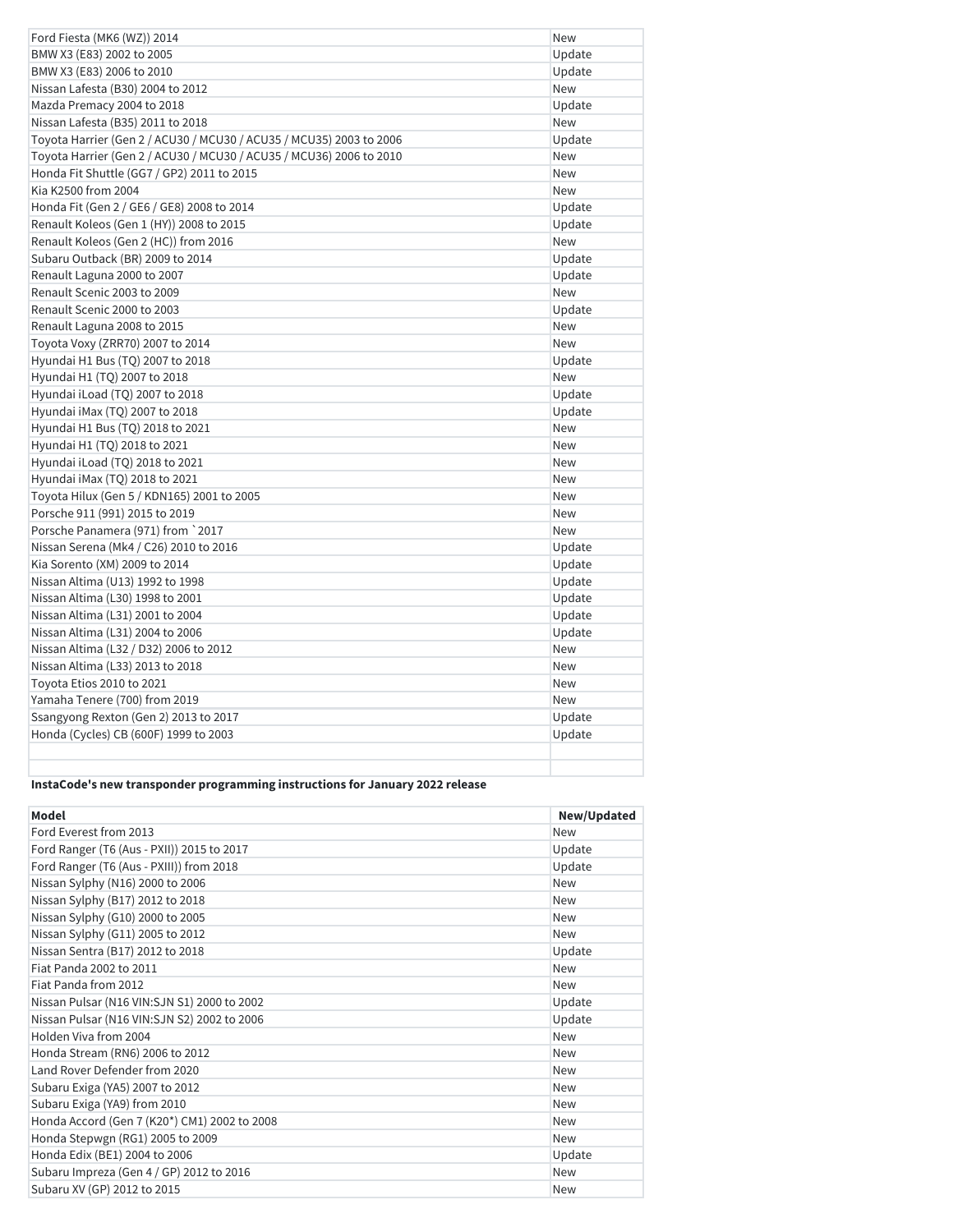| Subaru XV Crosstrek (GP) 2012 to 2015                               | New        |
|---------------------------------------------------------------------|------------|
| Subaru Forester (SJ) 2012 to 2015                                   | <b>New</b> |
| Subaru Legacy (Gen 4 / BL) 2006 to 2012                             | Update     |
| Subaru Legacy (Gen 5 / BM / BR) 2009 to 2011                        | Update     |
| Subaru Legacy (Gen 4 / BP) 2006 to 2009                             | Update     |
| Subaru Impreza (Gen 3 / GE / GH / GR) from 2007                     | Update     |
| Subaru Legacy Outback (BL / BP) 2005 to 2009                        | Update     |
| Subaru Outback (BL / BP) 2005 to 2009                               | Update     |
| Subaru Outback (BR) 2009 to 2011                                    | New        |
| Subaru Legacy (Gen 5 / BM / BR) 2012 to 2014                        | <b>New</b> |
| Subaru Liberty (MK4 SII) 2006 to 2009                               | Update     |
| Subaru Liberty (MK5) 2009 to 2011                                   | Update     |
| Subaru Liberty (MK5) 2012 to 2014                                   | <b>New</b> |
| Mercedes A-Class (W176) 2015 to 2018                                | New        |
| Mercedes B-Class (W246) 2015 to 2018                                | New        |
| Volkswagen Transporter (T4) 2000 to 2003                            | New        |
| Suzuki Swift (FZ) 2011 to 2017                                      | New        |
| Suzuki Swift (ZC72S, ZC82S, ZC32S) 2011 to 2017                     | Update     |
| Suzuki Kizashi from 2009                                            | Update     |
| Kia Sportage (Gen 3 / SL) 2011 to 2015                              | Update     |
| Jaguar XJ-8 (X308) 1998 to 1999                                     | Update     |
| Jaguar XJ-8 (X308) 2000 to 2003                                     | Update     |
| Jaguar XJ-S (XJ57 / XJ58) 1998 to 1999                              | Update     |
| Jaguar XJ-S (XJ57 / XJ58) from 2000                                 | Update     |
| Jaguar XK (X100) 1998 to 1999                                       | Update     |
| Jaguar XJ-6 (X300) 1995 to 1997                                     | <b>New</b> |
| Volkswagen Passat (B6 - (R36)) 2009 to 2014                         | <b>New</b> |
| Nissan NV350 (E26) from 2012                                        | New        |
| Nissan Caravan (E26) from 2012                                      | New        |
|                                                                     | Update     |
| Subaru Legacy (Gen 5 / BM / BR) 2009 to 2011                        |            |
| Subaru Liberty (MK5) 2009 to 2011                                   | Update     |
| Kia Venga 2009 to 2011                                              | <b>New</b> |
| Kia Venga 2011 to 2019                                              | New        |
| Kia Bongo from 2005                                                 | Update     |
| Kia K2900 from 2004                                                 | Update     |
| Kia Soul (Gen 1 / AM) 2009 to 2014<br>Kia Cerato (YD) 2013 to 2018  | <b>New</b> |
|                                                                     | Update     |
| Kia Forte (TD) 2009 to 2013                                         | <b>New</b> |
| Kia Forte (YD) 2013 to 2018                                         | New        |
| Kia Spectra 2009                                                    | New        |
| Kia Stinger from 2018                                               | Update     |
| Kia Cee'd (JD) 2011 to 2018                                         | New        |
| Kia Cee'd (ED) 2007 to 2010                                         | New        |
| Kia Seltos from 2019                                                | New        |
| Kia Optima (JF) 2015 to 2019                                        | <b>New</b> |
| Kia Sorento 2009 to 2015                                            | New        |
| Kia Sedona 2005 to 2012                                             | New        |
| Hyundai Entourage 2006 to 2009                                      | New        |
| Kia Sportage (Gen 3 / SL) 2011 to 2015                              | New        |
| Kia Visto (Gen 2) 2003 to 2014                                      | Update     |
| Kia Cadenza 2013 to 2016                                            | New        |
| Kia Cadenza 2016 to 2018                                            | New        |
| Kia Magentis (Gen 2) 2009 to 2011                                   | New        |
| Kia Visto (Gen 1) 1997 to 2003                                      | Update     |
| Kia Carnival 2005 to 2014                                           | New        |
| Kia Spectra 2007 to 2009                                            | New        |
| Kia Sorento (UM) 2015 to 2020                                       | New        |
| Mazda MX5 1993 to 1997                                              | Update     |
| Mazda Tribute 2006 to 2010                                          | <b>New</b> |
| Mitsubishi L400 (PA/PB/PD) 2002 to 2005                             | New        |
| Hyundai H1 2007 to 2015                                             | New        |
| Ford Fiesta (MK6 (WZ)) 2014                                         | <b>New</b> |
| Nissan Lafesta (B30) 2004 to 2012                                   | New        |
| Nissan Lafesta (B35) 2011 to 2018                                   | New        |
| Toyota Harrier (Gen 2 / ACU30 / MCU30 / ACU35 / MCU35) 2003 to 2006 | Update     |
| Toyota Harrier (Gen 2 / ACU30 / MCU30 / ACU35 / MCU36) 2006 to 2010 | New        |
| Honda Fit Shuttle (GG7 / GP2) 2011 to 2015                          | New        |
| Jaguar XK (X150) 2006 to 2010                                       | New        |
| Renault Koleos (Gen 1 (HY)) 2008 to 2015                            | Update     |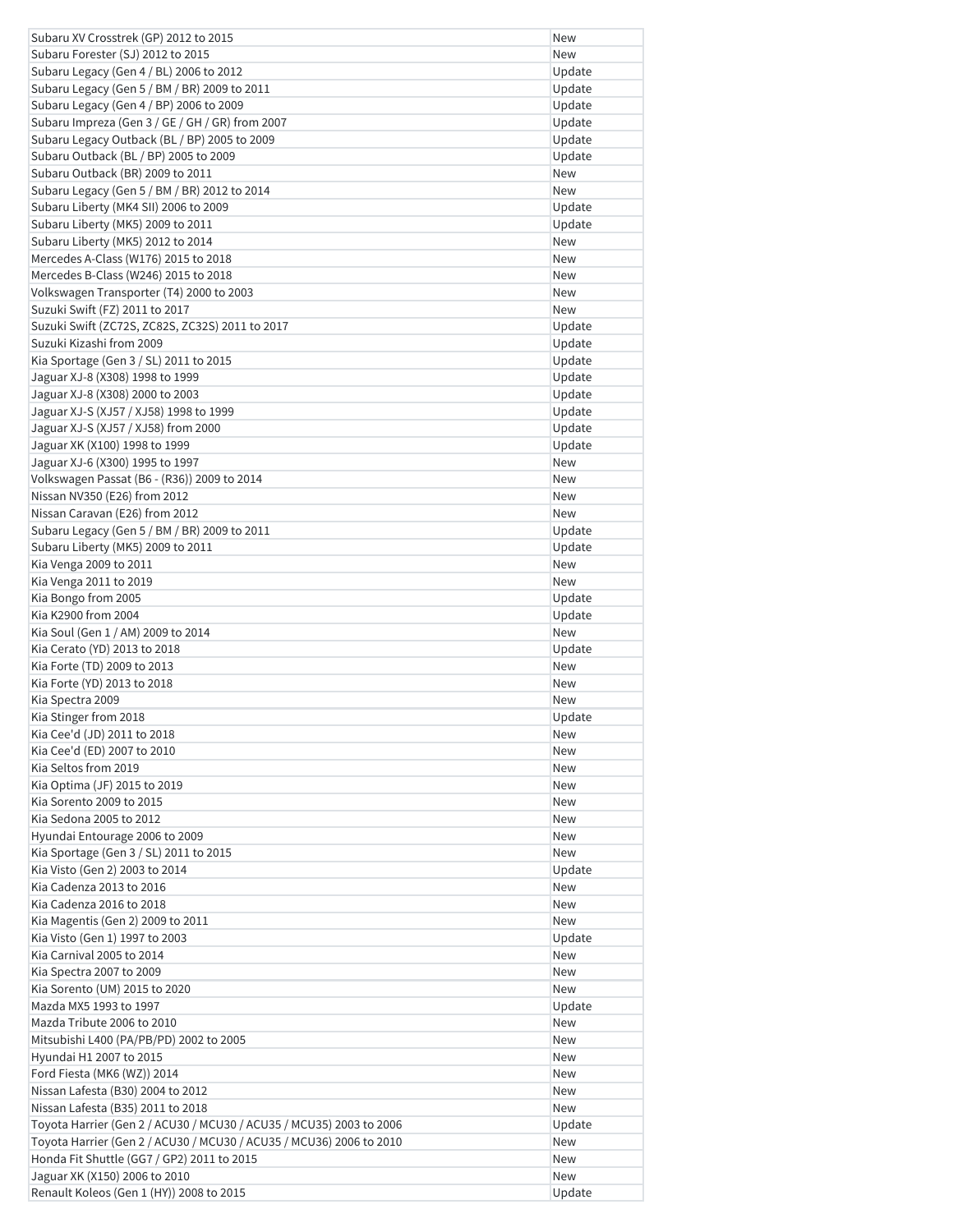| Renault Koleos (Gen 2 (HC)) from 2016      | New        |
|--------------------------------------------|------------|
| Subaru Outback (BR) 2009 to 2014           | Update     |
| Renault Scenic 2003 to 2009                | <b>New</b> |
| Renault Laguna 2008 to 2015                | <b>New</b> |
| Toyota Voxy (ZRR70) 2007 to 2014           | <b>New</b> |
| Hyundai H1 (TQ) 2007 to 2018               | New        |
| Hyundai H1 Bus (TQ) 2018 to 2021           | New        |
| Hyundai H1 (TQ) 2018 to 2021               | New        |
| Hyundai iLoad (TQ) 2018 to 2021            | New        |
| Hyundai iMax (TQ) 2018 to 2021             | <b>New</b> |
| Toyota Hilux (Gen 5 / KDN165) 2001 to 2005 | New        |
| MG HS from 2018                            | New        |
| MG ZS from 2019                            | New        |
| SAIC HS from 2018                          | <b>New</b> |
| SAIC ZS from 2019                          | New        |
| MG 3 from 2018                             | <b>New</b> |
| SAIC MG (3) from 2018                      | New        |
| Porsche 911 (991) 2015 to 2019             | New        |
| Nissan Serena (Mk4 / C26) 2010 to 2016     | New        |
| Kia Sorento (XM) 2009 to 2014              | New        |
| Hyundai i40 (Gen 1) 2012 to 2014           | <b>New</b> |
| Kia Mohave 2008 to 2011                    | <b>New</b> |
| Kia Borrego 2008 to 2011                   | New        |
| Kia Sedona 2005 to 2012                    | <b>New</b> |
| Kia Sportage (Gen 3 / SL) 2011 to 2015     | <b>New</b> |
| Nissan Altima (L31) 2004 to 2006           | <b>New</b> |
| Nissan Fuga (GY50) 2004 to 2009            | Update     |
| Nissan Altima (L32 / D32) 2006 to 2012     | <b>New</b> |
| Nissan Altima (L33) 2013 to 2018           | <b>New</b> |
| Toyota Etios 2010 to 2021                  | New        |
| Holden Equinox from 2018                   | New        |
| Chevrolet Equinox from 2010                | <b>New</b> |
| Chevrolet Impala (Gen 10) from 2013        | New        |
| Yamaha Tenere (700) from 2019              | New        |
| Mazda 2 (DJ) from 2014                     | Update     |
| Mazda 3 (Gen 3 / BM) 2013 to 2017          | Update     |
| Mazda 3 (Gen 4 / BN) 2017 to 2019          | Update     |
| Mazda 6 (Gen 3 / GJ) 2013 to 2017          | Update     |
| Mazda 6 (Gen 4 / GL) from 2017             | Update     |
| Mazda Axela (BM) 2014 to 2017              | Update     |
| Mazda Axela (BN) from 2017                 | Update     |
| Mazda CX-3 2015 to 2020                    | Update     |
| Mazda CX-5 (KE) 2012 to 2017               | Update     |
| Mazda CX-5 (KF) 2017 to 2020               | Update     |
| Mazda CX-9 2012 to 2020                    | Update     |
| Mazda Demio (DJ) from 2014                 | Update     |
| Mazda Miata (Gen 4 / ND) from 2016         | Update     |
| Mazda MX-5 (ND) from 2016                  | Update     |
| Ssangyong Korando from 2017                | Update     |
| Ssangyong Rexton (Gen 2) 2013 to 2017      | New        |
| Subaru Crosstrek from 2015                 | New        |
| Subaru Impreza from 2016                   | New        |
| Subaru Legacy from 2015                    | New        |
| Subaru Outback from 2015                   | New        |
| Subaru BRZ from 2015                       | New        |
|                                            |            |
|                                            |            |

# **InstaCode's new & updated keyless information for January 2022 release**

| Model                                        | New/Updated |
|----------------------------------------------|-------------|
| Toyota Caldina (ST246W-DWPZZ) 2002 to 2007   | <b>New</b>  |
| Nissan Sylphy (N16) 2000 to 2006             | <b>New</b>  |
| Nissan Sylphy (B17) 2012 to 2018             | <b>New</b>  |
| Nissan Sylphy (G11) 2005 to 2012             | <b>New</b>  |
| Subaru Exiga (YA4) 2007 to 2012              | <b>New</b>  |
| Honda Accord (Gen 7 (K20*) CM1) 2002 to 2008 | <b>New</b>  |
| Honda Stepwgn (RG1) 2005 to 2009             | <b>New</b>  |
| Suzuki Alto from 2008                        | <b>New</b>  |
| Suzuki Swift (FZ) 2011 to 2017               | <b>New</b>  |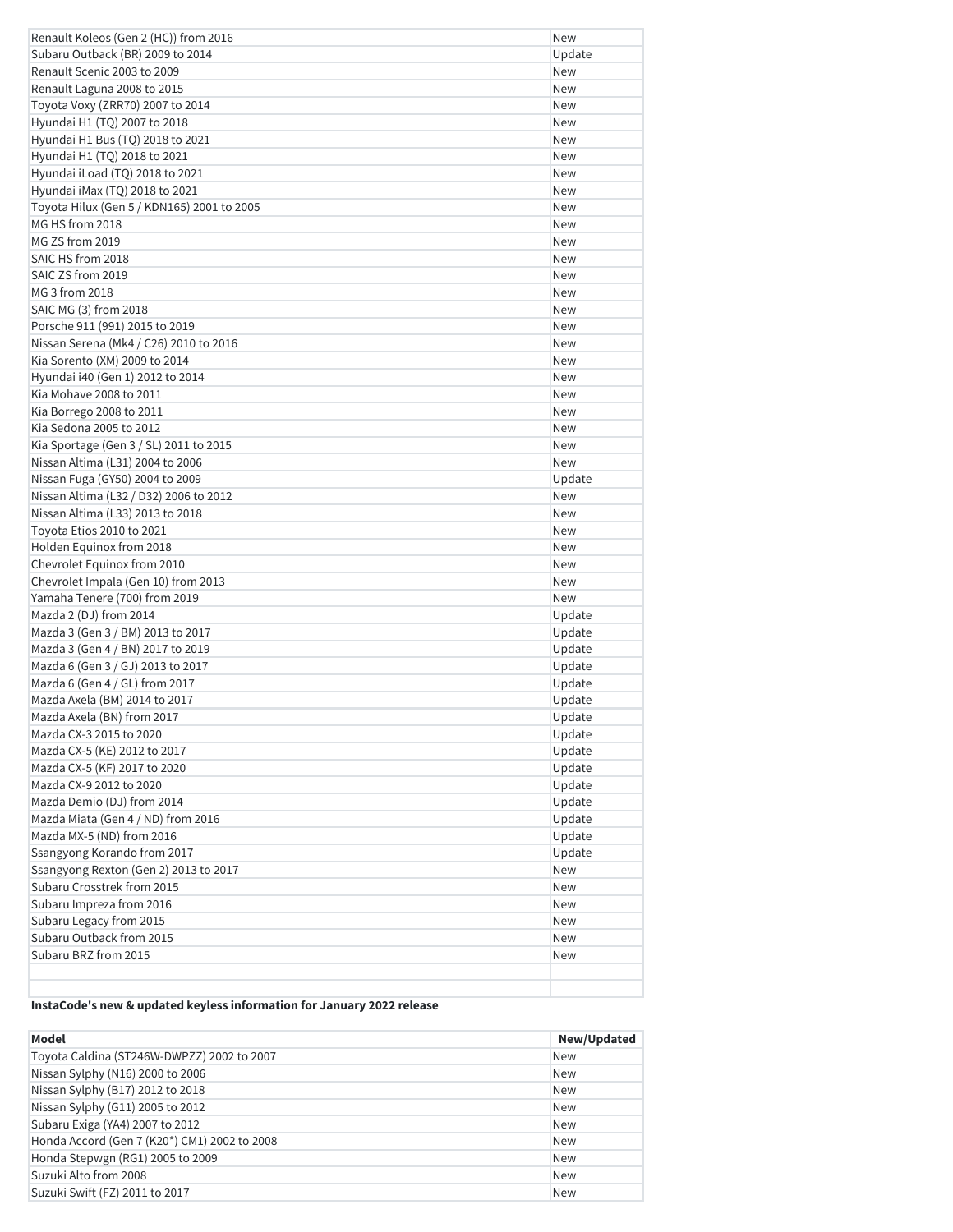| Foton Tunland from 2012           | <b>New</b> |
|-----------------------------------|------------|
| Jaguar XJ-6 (X300) 1995 to 1997   | <b>New</b> |
| Nissan NV350 (E26) from 2012      | <b>New</b> |
| Nissan Caravan (E26) from 2012    | <b>New</b> |
| Ford Fiesta (MK6 (WZ)) 2014       | <b>New</b> |
| Mazda Titan from 2008             | <b>New</b> |
| Nissan Lafesta (B30) 2004 to 2012 | <b>New</b> |
| Nissan Lafesta (B35) 2011 to 2018 | <b>New</b> |
| Kia K2500 from 2004               | <b>New</b> |
| Kia K2900 from 2004               | <b>New</b> |
| Kia Bongo from 2005               | <b>New</b> |
| Kia Rio Cinco (DC) 2001 to 2005   | <b>New</b> |
| Renault Scenic 2003 to 2009       | <b>New</b> |
| Renault Laguna 2008 to 2015       | <b>New</b> |
| Toyota Voxy (ZRR70) 2007 to 2014  | <b>New</b> |
| Hyundai H1 (TQ) 2007 to 2018      | <b>New</b> |
| Toyota Etios 2010 to 2021         | <b>New</b> |
|                                   |            |

# **InstaCode's new & updated onboard procedures for January 2022 release**

| <b>Model</b>                                 | New/Updated |
|----------------------------------------------|-------------|
| Toyota Caldina (ST246W-DWPZZ) 2002 to 2007   | <b>New</b>  |
| Honda Accord (Gen 7 (K20*) CM1) 2002 to 2008 | <b>New</b>  |
| Honda Jazz (Gen 1 / GD1 / GD3) 2006 to 2008  | <b>New</b>  |
| Honda Fit Hybrid (GP1) from 2010             | <b>New</b>  |
| Honda Fit (Gen 1 / GD1 / GD3) 2006 to 2008   | <b>New</b>  |
| Honda CRV (Gen 4 / RMI) 2012 to 2014         | <b>New</b>  |
| Honda Stepwgn (RG1) 2005 to 2009             | <b>New</b>  |
| Honda Odyssey (RB1 / RB2) 2003 to 2008       | <b>New</b>  |
| Honda Edix (BE1) 2004 to 2006                | <b>New</b>  |
| Honda Edix (BE3) from 2004                   | <b>New</b>  |
| Honda Elysion (RR3) 2004 to 2012             | <b>New</b>  |
| Honda Fit (GE8) 2008 to 2014                 | <b>New</b>  |
| Honda Jazz (Gen 2) 2008 to 2014              | <b>New</b>  |
| Honda Accord Euro 2002 to 2006               | <b>New</b>  |
| Honda Accord Euro 2007 to 2015               | <b>New</b>  |
| Honda CRV (Gen 3 / RE - K24Z1) 2007 to 2012  | <b>New</b>  |
| Yamaha Tenere (700) from 2019                | <b>New</b>  |
|                                              |             |
|                                              |             |

# **InstaCode's new lock decoding information for January 2022 release**

| <b>Model</b>                                 | New/Updated |
|----------------------------------------------|-------------|
| Nissan Sylphy (N16) 2000 to 2006             | New         |
| Nissan Sylphy (B17) 2012 to 2018             | <b>New</b>  |
| Nissan Sylphy (G10) 2000 to 2005             | <b>New</b>  |
| Nissan Sylphy (G11) 2005 to 2012             | <b>New</b>  |
| Land Rover Defender from 2020                | <b>New</b>  |
| Subaru Exiga (YA4) 2007 to 2012              | <b>New</b>  |
| Subaru Exiga (YA5) 2007 to 2012              | <b>New</b>  |
| Subaru Exiga (YA9) from 2010                 | <b>New</b>  |
| Honda Accord (Gen 7 (K20*) CM1) 2002 to 2008 | <b>New</b>  |
| Honda Stepwgn (RG1) 2005 to 2009             | <b>New</b>  |
| Maserati Levante 2016 to 2020                | <b>New</b>  |
| Maserati GrandTurismo 2012 to 2020           | <b>New</b>  |
| Maserati Ghibli 2014 to 2020                 | <b>New</b>  |
| Aprilia 125 Futura 1990 to 1991              | <b>New</b>  |
| Aprilia 50 Replica 1990 to 1991              | <b>New</b>  |
| Aprilia 600 Pegaso AE 1990 to 1992           | <b>New</b>  |
| Aprilia 650 Pegaso AE 1990 to 1992           | <b>New</b>  |
| Aprilia Amico 50 AE-LX_LK 1992 to 1994       | <b>New</b>  |
| Aprilia Atlantic 125 From 2003               | <b>New</b>  |
| Aprilia Atlantic 500 From 2003               | <b>New</b>  |
| Aprilia Europa 50 AE 1992 to 1994            | <b>New</b>  |
| Aprilia Futura 125 1990 to 1991              | <b>New</b>  |
| Aprilia Futura 50 1990 to 1991               | <b>New</b>  |
| Aprilia Futura 50 AE 1990 to 1991            | <b>New</b>  |
| Aprilia Pegaso 50 1992 to 1994               | <b>New</b>  |
| Aprilia Pegaso 650 1993 to 1996              | <b>New</b>  |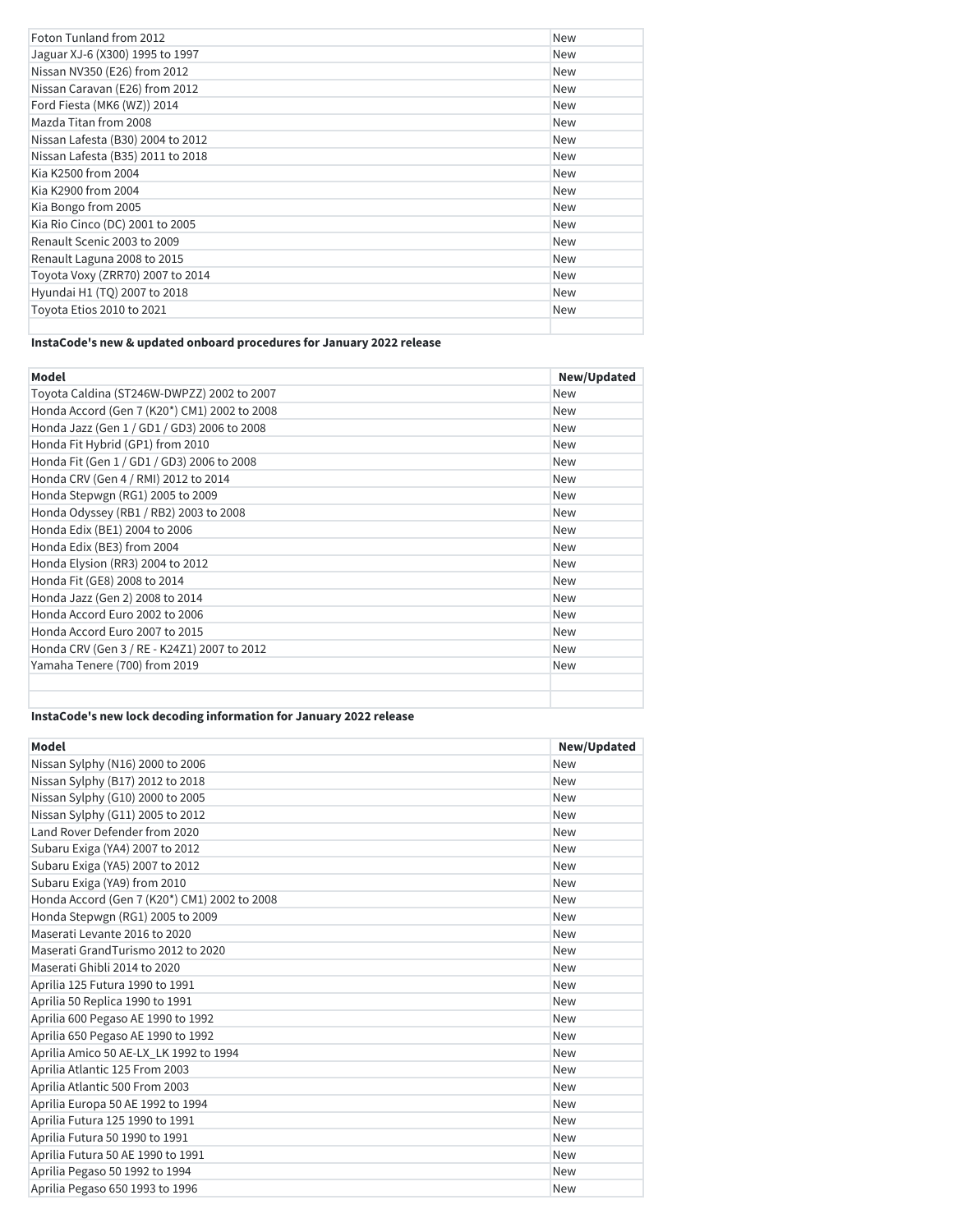| Aprilia Pegaso 650 1997 to 2004                                       | <b>New</b> |
|-----------------------------------------------------------------------|------------|
| Aprilia Red Rose 50 AE 1990 to 1991                                   | <b>New</b> |
| Aprilia Red Rose 50 AE 1992 to 1994                                   | <b>New</b> |
| Aprilia RS 50 Extrema 1992 to 1994                                    | <b>New</b> |
| Aprilia Scarabeo 500 From 2003                                        | <b>New</b> |
| Aprilia Six Days RX 125 1990 to 1991                                  | New        |
| Aprilia SR 50 1992 to 1994                                            | <b>New</b> |
| Aprilia Tuareg Rally 125 1992 to 1994                                 | <b>New</b> |
| Aprilia Various Models                                                | New        |
| Atala Byte AT10-50 From 1996                                          | New        |
| Atala Green From 1996                                                 | <b>New</b> |
| Atala Hacker-AT12 From 1996                                           | New        |
| BMW (Cycles) F650 1993 to 2001                                        | <b>New</b> |
| BMW (Cycles) F650 ST 1993 to 2001                                     | <b>New</b> |
| Buell Blast 2000 to 2009                                              | <b>New</b> |
| Buell Firebolt (XB12R) 2004 to 2011                                   | <b>New</b> |
| Buell Firebolt (XB9R) 2002 to 2007                                    | New        |
| <b>Buell Lightning From 2003</b>                                      | <b>New</b> |
| Buell Ulysses From 2006                                               | <b>New</b> |
| <b>Buell Various Models</b>                                           | New        |
| Cagiva Gran Canyon 1997 to 2000                                       | <b>New</b> |
| Cagiva River 600 Cat From 1995                                        | <b>New</b> |
| Cagiva Supercity 125 1992 to 1994                                     | <b>New</b> |
| Derbi Various Models From 1999                                        | New        |
| Ducati 907 IE 1992 only                                               | <b>New</b> |
| Ducati Various Models                                                 | <b>New</b> |
| Gilera 125 Apache KS From 1991                                        | <b>New</b> |
| Gilera 125 Cromo 1993 only                                            | New        |
| Gilera 125 Sioux From 1991                                            |            |
|                                                                       | <b>New</b> |
| Gilera 350 Nordwest 1993 only                                         | <b>New</b> |
| Gilera 50 R1 1985 to 1991                                             | New        |
| Gilera 50 Rally 1985 to 1991                                          | <b>New</b> |
| Gilera 50 RC Trophy 1985 to 1991                                      | <b>New</b> |
| Gilera 50 Trend 1985 to 1991                                          | <b>New</b> |
| Gilera 500 Saturno Up to 1990                                         | New        |
| Gilera 600 RC 89 Up to 1990                                           | <b>New</b> |
| Gilera 600 RC 90 Up to 1990                                           | <b>New</b> |
| Gilera 600RC 1991 to 1994                                             | New        |
| Gilera NCR 50 From 2006                                               | New        |
| Gilera Nexus From 2006                                                | New        |
| Gilera Nexus 250 From 2007                                            | New        |
| Gilera RTX 200 From 2006                                              | New        |
| Gilera Storm 50 From 1995                                             | New        |
| Gilera Typhoon From 1995                                              | New        |
| Honda (Cycles) SH 300 From 2006                                       | New        |
| Husqvarna 701 (Enduro) From 2016                                      | New        |
| Husqvarna 701 (Supermoto) From 2016                                   | New        |
| Husqvarna TR650 (Strada) From 2013                                    | New        |
| Husqvarna TR650 (Terra) From 2013                                     | New        |
| KTM Adventure (990) 2009 to 2013                                      | New        |
| KTM ER-5 From 2003                                                    | New        |
| KTM Supermoto (990) 2010 to 2013                                      | New        |
| Moto Guzzi Audace From 2016                                           | New        |
| Moto Guzzi Breva From 2003                                            | New        |
| Moto Guzzi California (EV V11) From 2003                              | New        |
| Moto Guzzi Eldorado From 2016                                         | New        |
| Moto Guzzi V9 (Bobber) From 2017                                      | New        |
| Moto Guzzi V9 (Roamer) From 2017                                      | New        |
| Moto Guzzi Various Models                                             | New        |
| MV Augusta Brutale (675) From 2012                                    | New        |
| MV Augusta Brutale (800) From 2012                                    | New        |
| MV Augusta Brutale (800 Dragster) From 2012                           | New        |
| MV Augusta F3 From 2012                                               | New        |
| MV Augusta Rivale (800) From 2012                                     | New        |
|                                                                       |            |
|                                                                       |            |
| MZ SM 125 2001 to 2008                                                | New        |
| Suzuki (Cycles) Address (100) From 1994                               | New        |
| Suzuki (Cycles) AJ 50 ZZ From 1995<br>Suzuki (Cycles) AP 50 From 1995 | New<br>New |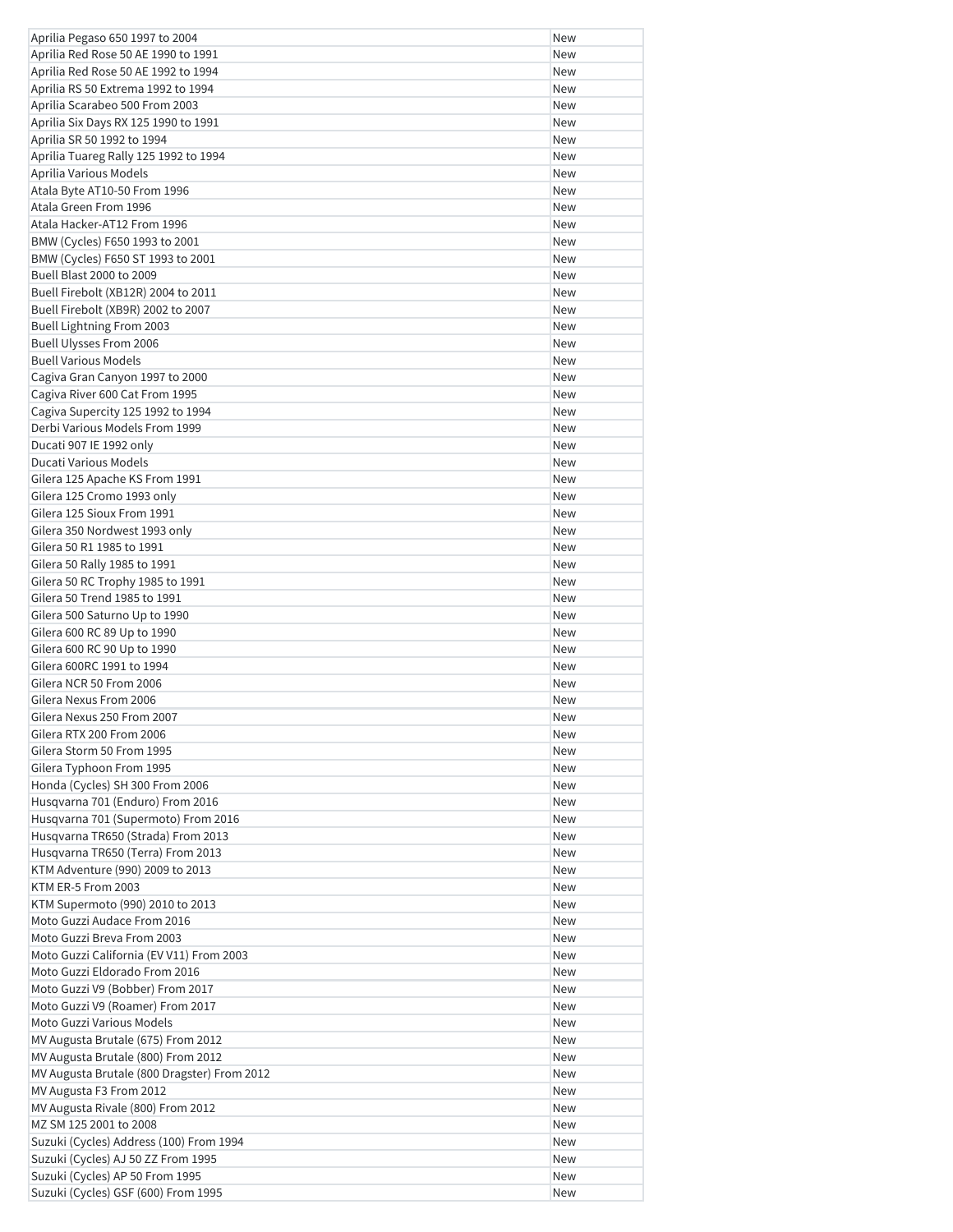| Suzuki (Cycles) GSX (Katana) From 1997                             | <b>New</b> |
|--------------------------------------------------------------------|------------|
| Suzuki (Cycles) Katana From 1997                                   | New        |
| Suzuki (Cycles) Katana R From 1994                                 | New        |
| Suzuki (Cycles) RF 600 R From 1995                                 | New        |
| Suzuki (Cycles) RF 900 R From 1995                                 | New        |
| Suzuki (Cycles) RG 125 From 1995                                   | New        |
| Suzuki (Cycles) Various Models                                     | New        |
| Triumph (Cycles) America From 2006                                 | <b>New</b> |
| Triumph (Cycles) Bonneville From 2006                              | New        |
| Triumph (Cycles) Daytona From 2006                                 | New        |
| Triumph (Cycles) Rocket III From 2006                              | New        |
| Triumph (Cycles) Scrambler From 2006                               | New        |
| Triumph (Cycles) Speedmaster From 2006                             | New        |
| Triumph (Cycles) Sprint ST From 2006                               | New        |
| Triumph (Cycles) Thruxton From 2006                                | New        |
|                                                                    |            |
| Triumph (Cycles) Tiger From 2006                                   | New        |
| Vespa 50 FL 2 HP 1992 to 1994                                      | New        |
| Vespa 50 PK From 1986                                              | New        |
| Vespa 50 PKS From 1986                                             | <b>New</b> |
| Vespa Boss 50 1986 to 1991                                         | New        |
| Vespa Bravo 50 1986 to 1991                                        | New        |
| Vespa Ciao 50 1986 to 1991                                         | New        |
| Vespa Cosa 125 1988 to 1991                                        | New        |
| Vespa Cosa 125 MA AE 1988 to 1991                                  | New        |
| Vespa Cosa 125 MA AE 1992 only                                     | New        |
| Vespa Cosa 150 1988 to 1991                                        | New        |
| Vespa Cosa 150 MA AE 1988 to 1991                                  | New        |
| Vespa Cosa 150 MA AE 1992 only                                     | New        |
| Vespa Cosa 2 125 1993 to 1994                                      | New        |
| Vespa Cosa 2 150 EBC 1993 to 1994                                  | New        |
| Vespa Cosa 2 150 KAT 1993 to 1994                                  | New        |
| Vespa Cosa 2 200 1993 to 1994                                      | New        |
| Vespa Cosa 2 200 EBC 1993 to 1994                                  | New        |
| Vespa Cosa 200 1988 to 1991                                        | New        |
| Vespa Cosa 200 MA AE 1988 to 1991                                  | New        |
| Vespa Cosa 200 MA AE 1992 only                                     | New        |
| Vespa Cosa 200 MA AE EBC 1992 only                                 | <b>New</b> |
| Vespa FL 2 AE 90 From 1986                                         | New        |
| Vespa Free From 1995                                               | New        |
| Vespa Grillo 50 1986 to 1991                                       | New        |
| Vespa Hexagon 125 From 1996                                        | New        |
| Vespa Nica 125                                                     | New        |
| Vespa P 125 ETS-T5 1984 to 1991                                    | New        |
|                                                                    |            |
| Vespa PK 125 AE-S 1984 to 1991                                     | New        |
| Vespa PK 50 S From 1986                                            | New        |
| Vespa PK 50 XL From 1986                                           | New        |
| Vespa Plurimatic From 1986                                         | New        |
| Vespa PX 125 AE-E 1984 to 1991                                     | New        |
| Vespa PX 150 AE 1984 to 1991                                       | New        |
| Vespa PX 150 E 1984 to 1991                                        | New        |
| Vespa PX 200 AE E 1984 to 1986                                     | New        |
| Vespa Quartz 1992 to 1994                                          | New        |
| Vespa Rush From 1986                                               |            |
|                                                                    | New        |
| Vespa Sfera 1991 to 1994                                           | New        |
| Vespa Si 50 1986 to 1991                                           | New        |
| Vespa Zip 1992 to 1994                                             | New        |
| Vespa Zip From 1995                                                | New        |
| Yamaha Aerox From 1998                                             | New        |
| Yamaha Axis From 1995                                              | New        |
| Yamaha Breeze From 1995                                            | New        |
| Yamaha Majesty (250) From 2005                                     | New        |
| Yamaha Neos From 2004                                              | New        |
| Yamaha Nouvo From 2002                                             | New        |
| Yamaha Various Models                                              | New        |
|                                                                    |            |
| Yamaha X-City (125) 2006 to 2015                                   | New        |
| Yamaha X-City (250) 2006 to 2015                                   | New        |
| Yamaha X-Max (125) 2006 to 2015<br>Yamaha X-Max (250) 2006 to 2015 | New<br>New |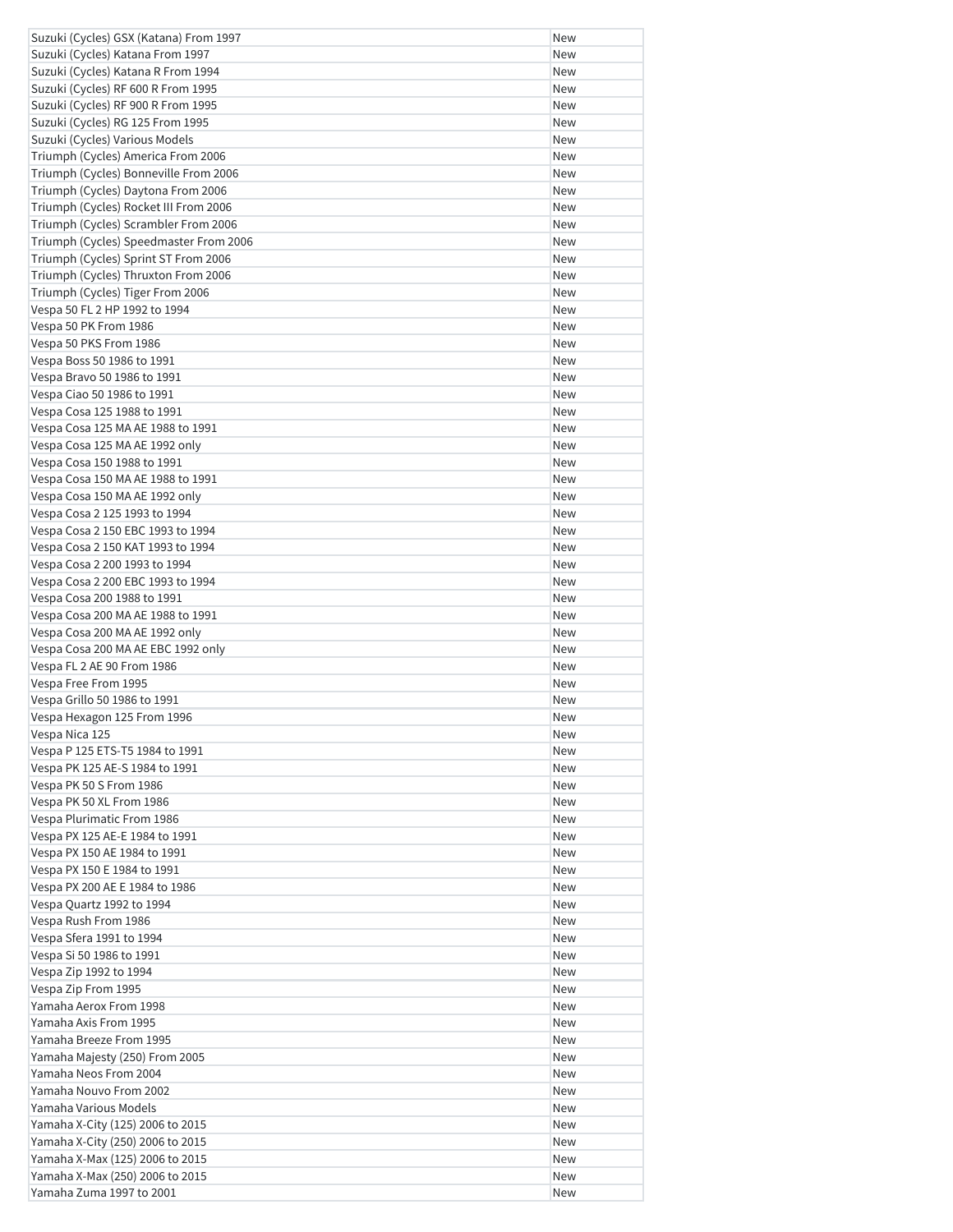| BMW (Cycles) G310R from 2015                        | New        |
|-----------------------------------------------------|------------|
| Gilera Nexus 250 from 2007                          | New        |
| Triumph (Cycles) Street Triple R                    | New        |
| Triumph (Cycles) Various models                     | New        |
| Daihatsu Charade (Gen 6 / XP90) 2007 to 2013        | New        |
| Toyota Avensis (ADT25) 2003 to 2008                 | <b>New</b> |
| Toyota Avensis (AT22 / CT22) 1997 to 2000           | New        |
| Toyota Avensis (AZT22 / CDT22 / ZZT22) 2000 to 2003 | New        |
| Toyota Avensis (AZT250L) 2003 to 2008               | New        |
| Toyota Avensis (AZT250L-AEMNK) 2003 to 2006         | New        |
| Toyota Avensis (AZT250L-AEPNK) 2003 to 2006         | New        |
| Toyota Avensis (AZT250R) 2003 to 2008               | New        |
| Toyota Avensis (AZT250R-AEPNK) 2003 to 2006         | New        |
| Toyota Avensis (AZT251L) 2003 to 2008               | New        |
| Toyota Avensis (AZT251R) 2003 to 2008               | New        |
| Toyota Avensis (CDT250) 2003 to 2008                | New        |
| Toyota Avensis (ST22) 1997 to 2000                  | New        |
| Toyota Avensis (ST22) 2000 to 2003                  | New        |
| Toyota Avensis (ZZT25) 2003 to 2008                 | New        |
| Toyota Carina (Gen 7 / T210) 1996 to 2001           | New        |
| Toyota Corolla (Gen 8 / E110) 1999 to 2002          | New        |
| Toyota Yaris 1999 to 2002                           | New        |
| Toyota Yaris 2002 to 2005                           | New        |
| Toyota Yaris (XP90) From 2005                       | New        |
| Honda (Cycles) Activa From 2009                     | Update     |
| Honda (Cycles) Big Ruckus 2004 to 2007              | Update     |
| Honda (Cycles) CB (600F) From 2000                  | Update     |
| Honda (Cycles) CB (600F) 2003 to 2005               | Update     |
| Honda (Cycles) CB (600F) From 2006                  | Update     |
| Honda (Cycles) CBR (1000RR) 2008 to 2011            | Update     |
| Honda (Cycles) CBR (1100 XX) 1999 to 2007           | Update     |
| Honda (Cycles) CBR (125) From 2010                  | Update     |
| Honda (Cycles) CBR (600 F4) From 2000               | Update     |
| Honda (Cycles) CBR (600 RR) 2003 to 2005            | Update     |
| Honda (Cycles) CBR (600 RR) From 2006               | Update     |
| Honda (Cycles) CBR (900 RR) From 1997               | Update     |
| Honda (Cycles) Elite From 2010                      | Update     |
| Honda (Cycles) Firestorm 1997 to 2005               | Update     |
| Honda (Cycles) Forza From 2014                      | Update     |
| Honda (Cycles) Hornet From 2000                     | Update     |
| Honda (Cycles) Metropolitan From 2013               | Update     |
| Honda (Cycles) NSS 250 2001 to 2008                 | Update     |
| Honda (Cycles) PCX (125) From 2011                  | Update     |
| Honda (Cycles) PCX (150) From 2013                  | Update     |
| Honda (Cycles) Reflex 2001 to 2008                  | Update     |
| Honda (Cycles) Silver Wing From 2001                | Update     |
| Honda (Cycles) Super Blackbird 1996 to 2007         | Update     |
| Honda (Cycles) SuperHawk 1997 to 2005               | Update     |
| Honda (Cycles) Various Models                       | Update     |
| Honda (Cycles) VTR 1000 F 1997 to 2005              | Update     |
| Honda (Cycles) CB (600F) From 1999                  | Update     |
| Honda (Cycles) CBR (1100 F) From 1999               | Update     |
| Honda (Cycles) CBR (600 F4) From 1999               | Update     |
| Honda (Cycles) CBR (900) From 2003                  | Update     |
| Honda (Cycles) CBR250R From 2011                    | Update     |
| Honda (Cycles) CRF (230L) 2008 to 2012              | Update     |
| Honda (Cycles) NT 650 From 1999                     | Update     |
| Honda (Cycles) Shadow (750) From 2004               | Update     |
| Honda (Cycles) Varadero From 2003                   | Update     |
| Honda (Cycles) VT 750 C4 From 2004                  | Update     |
| Honda (Cycles) X 11 From 2001                       | Update     |
| Kia Venga 2009 to 2011                              | New        |
| Kia Venga 2011 to 2019                              | New        |
| Scania R (144 NZ) from 1996                         | New        |
| Scania R from 2004                                  | New        |
| Range Rover Range Rover (L322) 2002 to 2005         | New        |
| Range Rover Range Rover (P38A) 1995 to 2002         | New        |
| Range Rover Range Rover Sport 2003 to 2006          | New        |
| Kawasaki Bayou (185) 1985 to 1988                   | New        |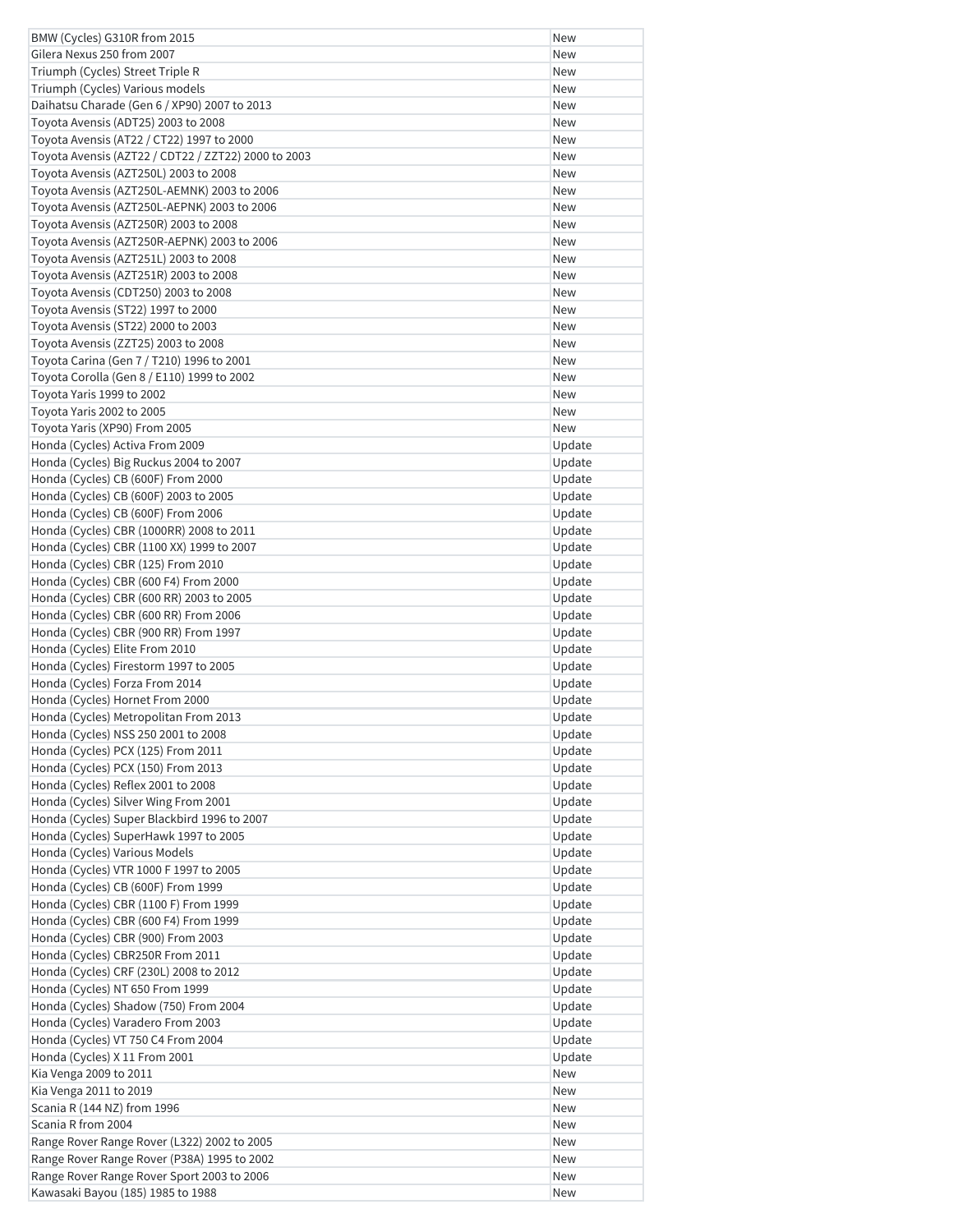| Kawasaki EX (250) 1998 to 2008<br>New<br>Kawasaki EX (500) 1987 to 2009<br>New<br>Kawasaki GPX (250R) 1988 to 2008<br>New<br>Kawasaki GPZ (1100) 1995 to 1998<br>New<br>Kawasaki GPZ (500) 1987 to 2009<br>New<br>Kawasaki GTR (1000) 1986 to 2006<br>New<br>Kawasaki KZ (Police) 1982 to 2005<br>New<br>Kawasaki Ninja (250R) 1988 to 2008<br>New<br>Kawasaki Ninja (500R) 1998 to 2009<br>New<br>Kawasaki Ninja (600R) 1985 to 1997<br><b>New</b><br>Kawasaki Ninja (ZX-10R) From 2004<br>New<br>Kawasaki Ninja (ZX-11) 1990 to 2001<br>New<br>Kawasaki Ninja (ZX-12R) 2000 to 2006<br><b>New</b><br>Kawasaki Ninja (ZX-6R) 1995 to 2006<br>New<br>Kawasaki Ninja (ZX-6R) From 2006<br>New<br>Kawasaki Z (1000) From 2004<br>New<br>Kawasaki Z (750) From 2004<br>New<br>Kawasaki Z (750S) From 2006<br>New<br>Kawasaki ZG (1000) 1986 to 2006<br>New<br>Kawasaki ZRX (1200R) 2001 to 2008<br>New<br>Kawasaki ZX (10R) From 2004<br>New<br>Kawasaki ZX (12R) 2000 to 2006<br>New<br>Kawasaki ZX (636) 2003 to 2012<br>New<br>Kawasaki ZX (6R) From 1995<br><b>New</b><br>Kawasaki ZZR (1400) From 2007<br>New<br>Kawasaki ZZR (250) 1988 to 2008<br>New<br>Hyundai H1 2007 to 2015<br>New<br>Ford Fiesta (MK6 (WZ)) 2014<br>New<br>Fiat Cinquecento 1995 to 1997<br>New<br>Fiat Croma 1995 to 1997<br>New<br>Fiat Ducato 1996 to 2001<br>New<br>Fiat Fiorino 1995 to 2002<br>New<br>Fiat Palio From 1996<br>New<br>Fiat Panda 1995 to 2002<br>New<br>Fiat Seicento 1995 to 1996<br><b>New</b><br>Fiat Uno 3 Door From 1996<br>New<br>Fiat Uno 5 Door From 1996<br>New<br>Iveco AR8 1989 to 2000<br><b>New</b><br>Iveco Daily 1989 to 2000<br>New<br>Iveco Eurocargo<br>New<br>Iveco Eurotech MT<br>New<br>Iveco Turbostar<br>New<br>Iveco Turbotech<br>New<br>Peugeot Boxer 1996 to 2001<br>New<br>Autobianchi Y10 Up to 1987<br>New<br>Autobianchi Y10 1988 to 2002<br>New<br>Citroen Jumper 1994 to 1996<br>New<br>Citroen Jumper 1996 to 2001<br>New<br>Citroen Relay 1994 to 1995<br><b>New</b><br>Citroen Relay 1996 to 2001<br>New<br>Fiat Cinquecento 1992 to 1994<br>New<br>Fiat Croma 1985 to 1994<br>New<br>Fiat Ducato 1994 to 1995<br>New<br>Fiat Duna<br>New<br>Fiat Elba<br>New<br>Fiat Fiorino 1989 to 1994<br>New<br>Fiat Panda Up to 1988<br>New<br>Fiat Panda 1989 to 1994<br>New<br><b>Fiat Premio</b><br>New<br>Fiat Regata<br><b>New</b><br>Fiat Uno 3 Door Up to 1996<br>New<br>Fiat Uno 5 Door Up to 1996<br>New<br>Lancia Delta 1982 to 1989<br>New<br>Lancia Prisma 1982 to 1989<br>New<br>Lancia Thema<br>New<br>Lancia Y10<br>New<br>Peugeot Boxer 1994 to 2000<br>New | Kawasaki Concours 1986 to 2006 | New |
|-----------------------------------------------------------------------------------------------------------------------------------------------------------------------------------------------------------------------------------------------------------------------------------------------------------------------------------------------------------------------------------------------------------------------------------------------------------------------------------------------------------------------------------------------------------------------------------------------------------------------------------------------------------------------------------------------------------------------------------------------------------------------------------------------------------------------------------------------------------------------------------------------------------------------------------------------------------------------------------------------------------------------------------------------------------------------------------------------------------------------------------------------------------------------------------------------------------------------------------------------------------------------------------------------------------------------------------------------------------------------------------------------------------------------------------------------------------------------------------------------------------------------------------------------------------------------------------------------------------------------------------------------------------------------------------------------------------------------------------------------------------------------------------------------------------------------------------------------------------------------------------------------------------------------------------------------------------------------------------------------------------------------------------------------------------------------------------------------------------------------------------------------------------------------------------------------------------------------------------------------------------------------------------------------------------------------------------------------------------------------------------------------------------------------------------------------------------------------------------------------------------------------------------------------------------------------------------------------------|--------------------------------|-----|
|                                                                                                                                                                                                                                                                                                                                                                                                                                                                                                                                                                                                                                                                                                                                                                                                                                                                                                                                                                                                                                                                                                                                                                                                                                                                                                                                                                                                                                                                                                                                                                                                                                                                                                                                                                                                                                                                                                                                                                                                                                                                                                                                                                                                                                                                                                                                                                                                                                                                                                                                                                                                     |                                |     |
|                                                                                                                                                                                                                                                                                                                                                                                                                                                                                                                                                                                                                                                                                                                                                                                                                                                                                                                                                                                                                                                                                                                                                                                                                                                                                                                                                                                                                                                                                                                                                                                                                                                                                                                                                                                                                                                                                                                                                                                                                                                                                                                                                                                                                                                                                                                                                                                                                                                                                                                                                                                                     |                                |     |
|                                                                                                                                                                                                                                                                                                                                                                                                                                                                                                                                                                                                                                                                                                                                                                                                                                                                                                                                                                                                                                                                                                                                                                                                                                                                                                                                                                                                                                                                                                                                                                                                                                                                                                                                                                                                                                                                                                                                                                                                                                                                                                                                                                                                                                                                                                                                                                                                                                                                                                                                                                                                     |                                |     |
|                                                                                                                                                                                                                                                                                                                                                                                                                                                                                                                                                                                                                                                                                                                                                                                                                                                                                                                                                                                                                                                                                                                                                                                                                                                                                                                                                                                                                                                                                                                                                                                                                                                                                                                                                                                                                                                                                                                                                                                                                                                                                                                                                                                                                                                                                                                                                                                                                                                                                                                                                                                                     |                                |     |
|                                                                                                                                                                                                                                                                                                                                                                                                                                                                                                                                                                                                                                                                                                                                                                                                                                                                                                                                                                                                                                                                                                                                                                                                                                                                                                                                                                                                                                                                                                                                                                                                                                                                                                                                                                                                                                                                                                                                                                                                                                                                                                                                                                                                                                                                                                                                                                                                                                                                                                                                                                                                     |                                |     |
|                                                                                                                                                                                                                                                                                                                                                                                                                                                                                                                                                                                                                                                                                                                                                                                                                                                                                                                                                                                                                                                                                                                                                                                                                                                                                                                                                                                                                                                                                                                                                                                                                                                                                                                                                                                                                                                                                                                                                                                                                                                                                                                                                                                                                                                                                                                                                                                                                                                                                                                                                                                                     |                                |     |
|                                                                                                                                                                                                                                                                                                                                                                                                                                                                                                                                                                                                                                                                                                                                                                                                                                                                                                                                                                                                                                                                                                                                                                                                                                                                                                                                                                                                                                                                                                                                                                                                                                                                                                                                                                                                                                                                                                                                                                                                                                                                                                                                                                                                                                                                                                                                                                                                                                                                                                                                                                                                     |                                |     |
|                                                                                                                                                                                                                                                                                                                                                                                                                                                                                                                                                                                                                                                                                                                                                                                                                                                                                                                                                                                                                                                                                                                                                                                                                                                                                                                                                                                                                                                                                                                                                                                                                                                                                                                                                                                                                                                                                                                                                                                                                                                                                                                                                                                                                                                                                                                                                                                                                                                                                                                                                                                                     |                                |     |
|                                                                                                                                                                                                                                                                                                                                                                                                                                                                                                                                                                                                                                                                                                                                                                                                                                                                                                                                                                                                                                                                                                                                                                                                                                                                                                                                                                                                                                                                                                                                                                                                                                                                                                                                                                                                                                                                                                                                                                                                                                                                                                                                                                                                                                                                                                                                                                                                                                                                                                                                                                                                     |                                |     |
|                                                                                                                                                                                                                                                                                                                                                                                                                                                                                                                                                                                                                                                                                                                                                                                                                                                                                                                                                                                                                                                                                                                                                                                                                                                                                                                                                                                                                                                                                                                                                                                                                                                                                                                                                                                                                                                                                                                                                                                                                                                                                                                                                                                                                                                                                                                                                                                                                                                                                                                                                                                                     |                                |     |
|                                                                                                                                                                                                                                                                                                                                                                                                                                                                                                                                                                                                                                                                                                                                                                                                                                                                                                                                                                                                                                                                                                                                                                                                                                                                                                                                                                                                                                                                                                                                                                                                                                                                                                                                                                                                                                                                                                                                                                                                                                                                                                                                                                                                                                                                                                                                                                                                                                                                                                                                                                                                     |                                |     |
|                                                                                                                                                                                                                                                                                                                                                                                                                                                                                                                                                                                                                                                                                                                                                                                                                                                                                                                                                                                                                                                                                                                                                                                                                                                                                                                                                                                                                                                                                                                                                                                                                                                                                                                                                                                                                                                                                                                                                                                                                                                                                                                                                                                                                                                                                                                                                                                                                                                                                                                                                                                                     |                                |     |
|                                                                                                                                                                                                                                                                                                                                                                                                                                                                                                                                                                                                                                                                                                                                                                                                                                                                                                                                                                                                                                                                                                                                                                                                                                                                                                                                                                                                                                                                                                                                                                                                                                                                                                                                                                                                                                                                                                                                                                                                                                                                                                                                                                                                                                                                                                                                                                                                                                                                                                                                                                                                     |                                |     |
|                                                                                                                                                                                                                                                                                                                                                                                                                                                                                                                                                                                                                                                                                                                                                                                                                                                                                                                                                                                                                                                                                                                                                                                                                                                                                                                                                                                                                                                                                                                                                                                                                                                                                                                                                                                                                                                                                                                                                                                                                                                                                                                                                                                                                                                                                                                                                                                                                                                                                                                                                                                                     |                                |     |
|                                                                                                                                                                                                                                                                                                                                                                                                                                                                                                                                                                                                                                                                                                                                                                                                                                                                                                                                                                                                                                                                                                                                                                                                                                                                                                                                                                                                                                                                                                                                                                                                                                                                                                                                                                                                                                                                                                                                                                                                                                                                                                                                                                                                                                                                                                                                                                                                                                                                                                                                                                                                     |                                |     |
|                                                                                                                                                                                                                                                                                                                                                                                                                                                                                                                                                                                                                                                                                                                                                                                                                                                                                                                                                                                                                                                                                                                                                                                                                                                                                                                                                                                                                                                                                                                                                                                                                                                                                                                                                                                                                                                                                                                                                                                                                                                                                                                                                                                                                                                                                                                                                                                                                                                                                                                                                                                                     |                                |     |
|                                                                                                                                                                                                                                                                                                                                                                                                                                                                                                                                                                                                                                                                                                                                                                                                                                                                                                                                                                                                                                                                                                                                                                                                                                                                                                                                                                                                                                                                                                                                                                                                                                                                                                                                                                                                                                                                                                                                                                                                                                                                                                                                                                                                                                                                                                                                                                                                                                                                                                                                                                                                     |                                |     |
|                                                                                                                                                                                                                                                                                                                                                                                                                                                                                                                                                                                                                                                                                                                                                                                                                                                                                                                                                                                                                                                                                                                                                                                                                                                                                                                                                                                                                                                                                                                                                                                                                                                                                                                                                                                                                                                                                                                                                                                                                                                                                                                                                                                                                                                                                                                                                                                                                                                                                                                                                                                                     |                                |     |
|                                                                                                                                                                                                                                                                                                                                                                                                                                                                                                                                                                                                                                                                                                                                                                                                                                                                                                                                                                                                                                                                                                                                                                                                                                                                                                                                                                                                                                                                                                                                                                                                                                                                                                                                                                                                                                                                                                                                                                                                                                                                                                                                                                                                                                                                                                                                                                                                                                                                                                                                                                                                     |                                |     |
|                                                                                                                                                                                                                                                                                                                                                                                                                                                                                                                                                                                                                                                                                                                                                                                                                                                                                                                                                                                                                                                                                                                                                                                                                                                                                                                                                                                                                                                                                                                                                                                                                                                                                                                                                                                                                                                                                                                                                                                                                                                                                                                                                                                                                                                                                                                                                                                                                                                                                                                                                                                                     |                                |     |
|                                                                                                                                                                                                                                                                                                                                                                                                                                                                                                                                                                                                                                                                                                                                                                                                                                                                                                                                                                                                                                                                                                                                                                                                                                                                                                                                                                                                                                                                                                                                                                                                                                                                                                                                                                                                                                                                                                                                                                                                                                                                                                                                                                                                                                                                                                                                                                                                                                                                                                                                                                                                     |                                |     |
|                                                                                                                                                                                                                                                                                                                                                                                                                                                                                                                                                                                                                                                                                                                                                                                                                                                                                                                                                                                                                                                                                                                                                                                                                                                                                                                                                                                                                                                                                                                                                                                                                                                                                                                                                                                                                                                                                                                                                                                                                                                                                                                                                                                                                                                                                                                                                                                                                                                                                                                                                                                                     |                                |     |
|                                                                                                                                                                                                                                                                                                                                                                                                                                                                                                                                                                                                                                                                                                                                                                                                                                                                                                                                                                                                                                                                                                                                                                                                                                                                                                                                                                                                                                                                                                                                                                                                                                                                                                                                                                                                                                                                                                                                                                                                                                                                                                                                                                                                                                                                                                                                                                                                                                                                                                                                                                                                     |                                |     |
|                                                                                                                                                                                                                                                                                                                                                                                                                                                                                                                                                                                                                                                                                                                                                                                                                                                                                                                                                                                                                                                                                                                                                                                                                                                                                                                                                                                                                                                                                                                                                                                                                                                                                                                                                                                                                                                                                                                                                                                                                                                                                                                                                                                                                                                                                                                                                                                                                                                                                                                                                                                                     |                                |     |
|                                                                                                                                                                                                                                                                                                                                                                                                                                                                                                                                                                                                                                                                                                                                                                                                                                                                                                                                                                                                                                                                                                                                                                                                                                                                                                                                                                                                                                                                                                                                                                                                                                                                                                                                                                                                                                                                                                                                                                                                                                                                                                                                                                                                                                                                                                                                                                                                                                                                                                                                                                                                     |                                |     |
|                                                                                                                                                                                                                                                                                                                                                                                                                                                                                                                                                                                                                                                                                                                                                                                                                                                                                                                                                                                                                                                                                                                                                                                                                                                                                                                                                                                                                                                                                                                                                                                                                                                                                                                                                                                                                                                                                                                                                                                                                                                                                                                                                                                                                                                                                                                                                                                                                                                                                                                                                                                                     |                                |     |
|                                                                                                                                                                                                                                                                                                                                                                                                                                                                                                                                                                                                                                                                                                                                                                                                                                                                                                                                                                                                                                                                                                                                                                                                                                                                                                                                                                                                                                                                                                                                                                                                                                                                                                                                                                                                                                                                                                                                                                                                                                                                                                                                                                                                                                                                                                                                                                                                                                                                                                                                                                                                     |                                |     |
|                                                                                                                                                                                                                                                                                                                                                                                                                                                                                                                                                                                                                                                                                                                                                                                                                                                                                                                                                                                                                                                                                                                                                                                                                                                                                                                                                                                                                                                                                                                                                                                                                                                                                                                                                                                                                                                                                                                                                                                                                                                                                                                                                                                                                                                                                                                                                                                                                                                                                                                                                                                                     |                                |     |
|                                                                                                                                                                                                                                                                                                                                                                                                                                                                                                                                                                                                                                                                                                                                                                                                                                                                                                                                                                                                                                                                                                                                                                                                                                                                                                                                                                                                                                                                                                                                                                                                                                                                                                                                                                                                                                                                                                                                                                                                                                                                                                                                                                                                                                                                                                                                                                                                                                                                                                                                                                                                     |                                |     |
|                                                                                                                                                                                                                                                                                                                                                                                                                                                                                                                                                                                                                                                                                                                                                                                                                                                                                                                                                                                                                                                                                                                                                                                                                                                                                                                                                                                                                                                                                                                                                                                                                                                                                                                                                                                                                                                                                                                                                                                                                                                                                                                                                                                                                                                                                                                                                                                                                                                                                                                                                                                                     |                                |     |
|                                                                                                                                                                                                                                                                                                                                                                                                                                                                                                                                                                                                                                                                                                                                                                                                                                                                                                                                                                                                                                                                                                                                                                                                                                                                                                                                                                                                                                                                                                                                                                                                                                                                                                                                                                                                                                                                                                                                                                                                                                                                                                                                                                                                                                                                                                                                                                                                                                                                                                                                                                                                     |                                |     |
|                                                                                                                                                                                                                                                                                                                                                                                                                                                                                                                                                                                                                                                                                                                                                                                                                                                                                                                                                                                                                                                                                                                                                                                                                                                                                                                                                                                                                                                                                                                                                                                                                                                                                                                                                                                                                                                                                                                                                                                                                                                                                                                                                                                                                                                                                                                                                                                                                                                                                                                                                                                                     |                                |     |
|                                                                                                                                                                                                                                                                                                                                                                                                                                                                                                                                                                                                                                                                                                                                                                                                                                                                                                                                                                                                                                                                                                                                                                                                                                                                                                                                                                                                                                                                                                                                                                                                                                                                                                                                                                                                                                                                                                                                                                                                                                                                                                                                                                                                                                                                                                                                                                                                                                                                                                                                                                                                     |                                |     |
|                                                                                                                                                                                                                                                                                                                                                                                                                                                                                                                                                                                                                                                                                                                                                                                                                                                                                                                                                                                                                                                                                                                                                                                                                                                                                                                                                                                                                                                                                                                                                                                                                                                                                                                                                                                                                                                                                                                                                                                                                                                                                                                                                                                                                                                                                                                                                                                                                                                                                                                                                                                                     |                                |     |
|                                                                                                                                                                                                                                                                                                                                                                                                                                                                                                                                                                                                                                                                                                                                                                                                                                                                                                                                                                                                                                                                                                                                                                                                                                                                                                                                                                                                                                                                                                                                                                                                                                                                                                                                                                                                                                                                                                                                                                                                                                                                                                                                                                                                                                                                                                                                                                                                                                                                                                                                                                                                     |                                |     |
|                                                                                                                                                                                                                                                                                                                                                                                                                                                                                                                                                                                                                                                                                                                                                                                                                                                                                                                                                                                                                                                                                                                                                                                                                                                                                                                                                                                                                                                                                                                                                                                                                                                                                                                                                                                                                                                                                                                                                                                                                                                                                                                                                                                                                                                                                                                                                                                                                                                                                                                                                                                                     |                                |     |
|                                                                                                                                                                                                                                                                                                                                                                                                                                                                                                                                                                                                                                                                                                                                                                                                                                                                                                                                                                                                                                                                                                                                                                                                                                                                                                                                                                                                                                                                                                                                                                                                                                                                                                                                                                                                                                                                                                                                                                                                                                                                                                                                                                                                                                                                                                                                                                                                                                                                                                                                                                                                     |                                |     |
|                                                                                                                                                                                                                                                                                                                                                                                                                                                                                                                                                                                                                                                                                                                                                                                                                                                                                                                                                                                                                                                                                                                                                                                                                                                                                                                                                                                                                                                                                                                                                                                                                                                                                                                                                                                                                                                                                                                                                                                                                                                                                                                                                                                                                                                                                                                                                                                                                                                                                                                                                                                                     |                                |     |
|                                                                                                                                                                                                                                                                                                                                                                                                                                                                                                                                                                                                                                                                                                                                                                                                                                                                                                                                                                                                                                                                                                                                                                                                                                                                                                                                                                                                                                                                                                                                                                                                                                                                                                                                                                                                                                                                                                                                                                                                                                                                                                                                                                                                                                                                                                                                                                                                                                                                                                                                                                                                     |                                |     |
|                                                                                                                                                                                                                                                                                                                                                                                                                                                                                                                                                                                                                                                                                                                                                                                                                                                                                                                                                                                                                                                                                                                                                                                                                                                                                                                                                                                                                                                                                                                                                                                                                                                                                                                                                                                                                                                                                                                                                                                                                                                                                                                                                                                                                                                                                                                                                                                                                                                                                                                                                                                                     |                                |     |
|                                                                                                                                                                                                                                                                                                                                                                                                                                                                                                                                                                                                                                                                                                                                                                                                                                                                                                                                                                                                                                                                                                                                                                                                                                                                                                                                                                                                                                                                                                                                                                                                                                                                                                                                                                                                                                                                                                                                                                                                                                                                                                                                                                                                                                                                                                                                                                                                                                                                                                                                                                                                     |                                |     |
|                                                                                                                                                                                                                                                                                                                                                                                                                                                                                                                                                                                                                                                                                                                                                                                                                                                                                                                                                                                                                                                                                                                                                                                                                                                                                                                                                                                                                                                                                                                                                                                                                                                                                                                                                                                                                                                                                                                                                                                                                                                                                                                                                                                                                                                                                                                                                                                                                                                                                                                                                                                                     |                                |     |
|                                                                                                                                                                                                                                                                                                                                                                                                                                                                                                                                                                                                                                                                                                                                                                                                                                                                                                                                                                                                                                                                                                                                                                                                                                                                                                                                                                                                                                                                                                                                                                                                                                                                                                                                                                                                                                                                                                                                                                                                                                                                                                                                                                                                                                                                                                                                                                                                                                                                                                                                                                                                     |                                |     |
|                                                                                                                                                                                                                                                                                                                                                                                                                                                                                                                                                                                                                                                                                                                                                                                                                                                                                                                                                                                                                                                                                                                                                                                                                                                                                                                                                                                                                                                                                                                                                                                                                                                                                                                                                                                                                                                                                                                                                                                                                                                                                                                                                                                                                                                                                                                                                                                                                                                                                                                                                                                                     |                                |     |
|                                                                                                                                                                                                                                                                                                                                                                                                                                                                                                                                                                                                                                                                                                                                                                                                                                                                                                                                                                                                                                                                                                                                                                                                                                                                                                                                                                                                                                                                                                                                                                                                                                                                                                                                                                                                                                                                                                                                                                                                                                                                                                                                                                                                                                                                                                                                                                                                                                                                                                                                                                                                     |                                |     |
|                                                                                                                                                                                                                                                                                                                                                                                                                                                                                                                                                                                                                                                                                                                                                                                                                                                                                                                                                                                                                                                                                                                                                                                                                                                                                                                                                                                                                                                                                                                                                                                                                                                                                                                                                                                                                                                                                                                                                                                                                                                                                                                                                                                                                                                                                                                                                                                                                                                                                                                                                                                                     |                                |     |
|                                                                                                                                                                                                                                                                                                                                                                                                                                                                                                                                                                                                                                                                                                                                                                                                                                                                                                                                                                                                                                                                                                                                                                                                                                                                                                                                                                                                                                                                                                                                                                                                                                                                                                                                                                                                                                                                                                                                                                                                                                                                                                                                                                                                                                                                                                                                                                                                                                                                                                                                                                                                     |                                |     |
|                                                                                                                                                                                                                                                                                                                                                                                                                                                                                                                                                                                                                                                                                                                                                                                                                                                                                                                                                                                                                                                                                                                                                                                                                                                                                                                                                                                                                                                                                                                                                                                                                                                                                                                                                                                                                                                                                                                                                                                                                                                                                                                                                                                                                                                                                                                                                                                                                                                                                                                                                                                                     |                                |     |
|                                                                                                                                                                                                                                                                                                                                                                                                                                                                                                                                                                                                                                                                                                                                                                                                                                                                                                                                                                                                                                                                                                                                                                                                                                                                                                                                                                                                                                                                                                                                                                                                                                                                                                                                                                                                                                                                                                                                                                                                                                                                                                                                                                                                                                                                                                                                                                                                                                                                                                                                                                                                     |                                |     |
|                                                                                                                                                                                                                                                                                                                                                                                                                                                                                                                                                                                                                                                                                                                                                                                                                                                                                                                                                                                                                                                                                                                                                                                                                                                                                                                                                                                                                                                                                                                                                                                                                                                                                                                                                                                                                                                                                                                                                                                                                                                                                                                                                                                                                                                                                                                                                                                                                                                                                                                                                                                                     |                                |     |
|                                                                                                                                                                                                                                                                                                                                                                                                                                                                                                                                                                                                                                                                                                                                                                                                                                                                                                                                                                                                                                                                                                                                                                                                                                                                                                                                                                                                                                                                                                                                                                                                                                                                                                                                                                                                                                                                                                                                                                                                                                                                                                                                                                                                                                                                                                                                                                                                                                                                                                                                                                                                     |                                |     |
|                                                                                                                                                                                                                                                                                                                                                                                                                                                                                                                                                                                                                                                                                                                                                                                                                                                                                                                                                                                                                                                                                                                                                                                                                                                                                                                                                                                                                                                                                                                                                                                                                                                                                                                                                                                                                                                                                                                                                                                                                                                                                                                                                                                                                                                                                                                                                                                                                                                                                                                                                                                                     |                                |     |
|                                                                                                                                                                                                                                                                                                                                                                                                                                                                                                                                                                                                                                                                                                                                                                                                                                                                                                                                                                                                                                                                                                                                                                                                                                                                                                                                                                                                                                                                                                                                                                                                                                                                                                                                                                                                                                                                                                                                                                                                                                                                                                                                                                                                                                                                                                                                                                                                                                                                                                                                                                                                     |                                |     |
|                                                                                                                                                                                                                                                                                                                                                                                                                                                                                                                                                                                                                                                                                                                                                                                                                                                                                                                                                                                                                                                                                                                                                                                                                                                                                                                                                                                                                                                                                                                                                                                                                                                                                                                                                                                                                                                                                                                                                                                                                                                                                                                                                                                                                                                                                                                                                                                                                                                                                                                                                                                                     |                                |     |
|                                                                                                                                                                                                                                                                                                                                                                                                                                                                                                                                                                                                                                                                                                                                                                                                                                                                                                                                                                                                                                                                                                                                                                                                                                                                                                                                                                                                                                                                                                                                                                                                                                                                                                                                                                                                                                                                                                                                                                                                                                                                                                                                                                                                                                                                                                                                                                                                                                                                                                                                                                                                     |                                |     |
|                                                                                                                                                                                                                                                                                                                                                                                                                                                                                                                                                                                                                                                                                                                                                                                                                                                                                                                                                                                                                                                                                                                                                                                                                                                                                                                                                                                                                                                                                                                                                                                                                                                                                                                                                                                                                                                                                                                                                                                                                                                                                                                                                                                                                                                                                                                                                                                                                                                                                                                                                                                                     |                                |     |
|                                                                                                                                                                                                                                                                                                                                                                                                                                                                                                                                                                                                                                                                                                                                                                                                                                                                                                                                                                                                                                                                                                                                                                                                                                                                                                                                                                                                                                                                                                                                                                                                                                                                                                                                                                                                                                                                                                                                                                                                                                                                                                                                                                                                                                                                                                                                                                                                                                                                                                                                                                                                     |                                |     |
|                                                                                                                                                                                                                                                                                                                                                                                                                                                                                                                                                                                                                                                                                                                                                                                                                                                                                                                                                                                                                                                                                                                                                                                                                                                                                                                                                                                                                                                                                                                                                                                                                                                                                                                                                                                                                                                                                                                                                                                                                                                                                                                                                                                                                                                                                                                                                                                                                                                                                                                                                                                                     |                                |     |
|                                                                                                                                                                                                                                                                                                                                                                                                                                                                                                                                                                                                                                                                                                                                                                                                                                                                                                                                                                                                                                                                                                                                                                                                                                                                                                                                                                                                                                                                                                                                                                                                                                                                                                                                                                                                                                                                                                                                                                                                                                                                                                                                                                                                                                                                                                                                                                                                                                                                                                                                                                                                     |                                |     |
|                                                                                                                                                                                                                                                                                                                                                                                                                                                                                                                                                                                                                                                                                                                                                                                                                                                                                                                                                                                                                                                                                                                                                                                                                                                                                                                                                                                                                                                                                                                                                                                                                                                                                                                                                                                                                                                                                                                                                                                                                                                                                                                                                                                                                                                                                                                                                                                                                                                                                                                                                                                                     |                                |     |
|                                                                                                                                                                                                                                                                                                                                                                                                                                                                                                                                                                                                                                                                                                                                                                                                                                                                                                                                                                                                                                                                                                                                                                                                                                                                                                                                                                                                                                                                                                                                                                                                                                                                                                                                                                                                                                                                                                                                                                                                                                                                                                                                                                                                                                                                                                                                                                                                                                                                                                                                                                                                     |                                |     |
|                                                                                                                                                                                                                                                                                                                                                                                                                                                                                                                                                                                                                                                                                                                                                                                                                                                                                                                                                                                                                                                                                                                                                                                                                                                                                                                                                                                                                                                                                                                                                                                                                                                                                                                                                                                                                                                                                                                                                                                                                                                                                                                                                                                                                                                                                                                                                                                                                                                                                                                                                                                                     |                                |     |
|                                                                                                                                                                                                                                                                                                                                                                                                                                                                                                                                                                                                                                                                                                                                                                                                                                                                                                                                                                                                                                                                                                                                                                                                                                                                                                                                                                                                                                                                                                                                                                                                                                                                                                                                                                                                                                                                                                                                                                                                                                                                                                                                                                                                                                                                                                                                                                                                                                                                                                                                                                                                     |                                |     |
|                                                                                                                                                                                                                                                                                                                                                                                                                                                                                                                                                                                                                                                                                                                                                                                                                                                                                                                                                                                                                                                                                                                                                                                                                                                                                                                                                                                                                                                                                                                                                                                                                                                                                                                                                                                                                                                                                                                                                                                                                                                                                                                                                                                                                                                                                                                                                                                                                                                                                                                                                                                                     |                                |     |
|                                                                                                                                                                                                                                                                                                                                                                                                                                                                                                                                                                                                                                                                                                                                                                                                                                                                                                                                                                                                                                                                                                                                                                                                                                                                                                                                                                                                                                                                                                                                                                                                                                                                                                                                                                                                                                                                                                                                                                                                                                                                                                                                                                                                                                                                                                                                                                                                                                                                                                                                                                                                     |                                |     |
|                                                                                                                                                                                                                                                                                                                                                                                                                                                                                                                                                                                                                                                                                                                                                                                                                                                                                                                                                                                                                                                                                                                                                                                                                                                                                                                                                                                                                                                                                                                                                                                                                                                                                                                                                                                                                                                                                                                                                                                                                                                                                                                                                                                                                                                                                                                                                                                                                                                                                                                                                                                                     |                                |     |
|                                                                                                                                                                                                                                                                                                                                                                                                                                                                                                                                                                                                                                                                                                                                                                                                                                                                                                                                                                                                                                                                                                                                                                                                                                                                                                                                                                                                                                                                                                                                                                                                                                                                                                                                                                                                                                                                                                                                                                                                                                                                                                                                                                                                                                                                                                                                                                                                                                                                                                                                                                                                     |                                |     |
|                                                                                                                                                                                                                                                                                                                                                                                                                                                                                                                                                                                                                                                                                                                                                                                                                                                                                                                                                                                                                                                                                                                                                                                                                                                                                                                                                                                                                                                                                                                                                                                                                                                                                                                                                                                                                                                                                                                                                                                                                                                                                                                                                                                                                                                                                                                                                                                                                                                                                                                                                                                                     |                                |     |
|                                                                                                                                                                                                                                                                                                                                                                                                                                                                                                                                                                                                                                                                                                                                                                                                                                                                                                                                                                                                                                                                                                                                                                                                                                                                                                                                                                                                                                                                                                                                                                                                                                                                                                                                                                                                                                                                                                                                                                                                                                                                                                                                                                                                                                                                                                                                                                                                                                                                                                                                                                                                     |                                |     |
|                                                                                                                                                                                                                                                                                                                                                                                                                                                                                                                                                                                                                                                                                                                                                                                                                                                                                                                                                                                                                                                                                                                                                                                                                                                                                                                                                                                                                                                                                                                                                                                                                                                                                                                                                                                                                                                                                                                                                                                                                                                                                                                                                                                                                                                                                                                                                                                                                                                                                                                                                                                                     | Iveco Daily 2006 to 2011       | New |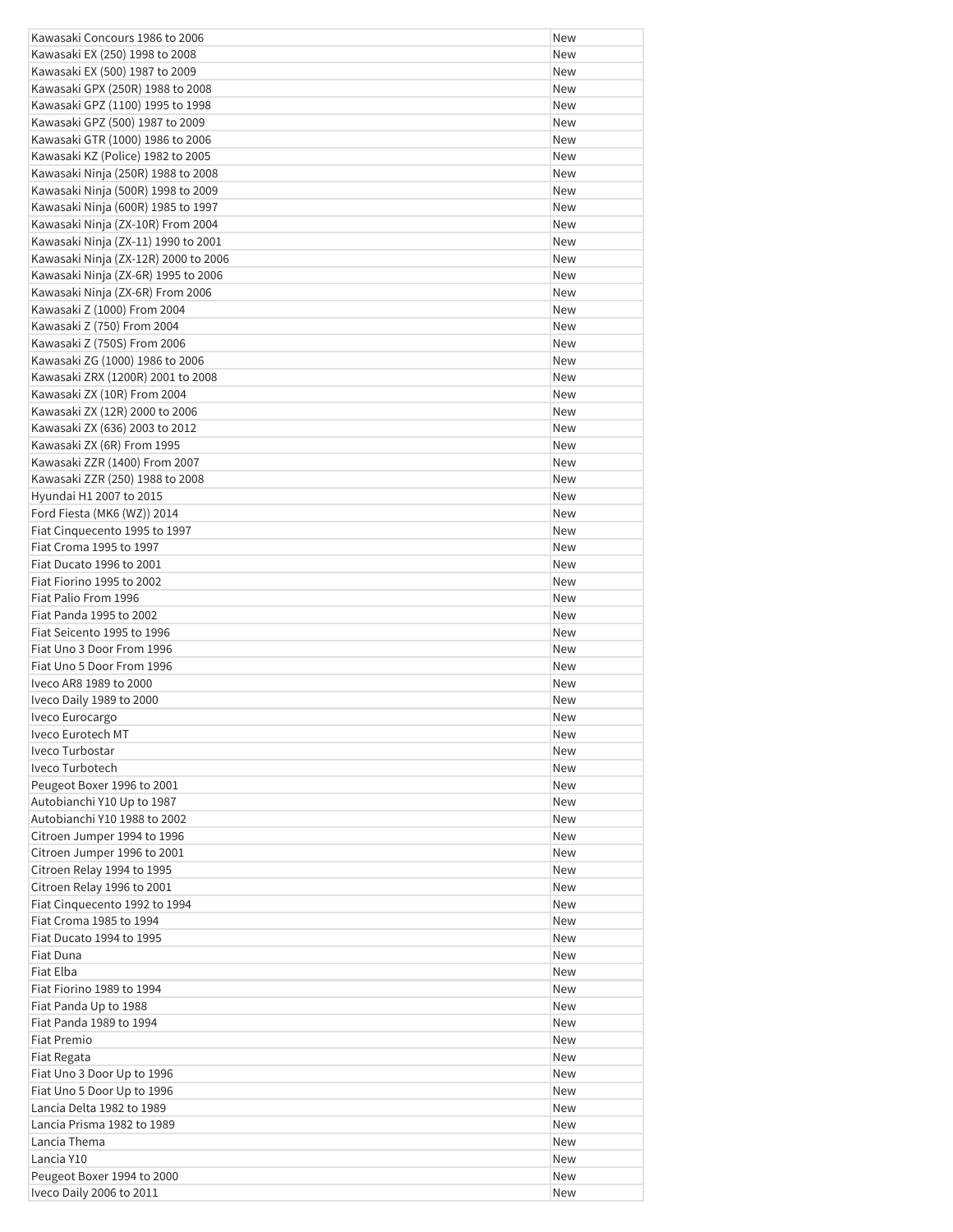| Iveco OM Grinta 1989 to 2000                                                 | New        |
|------------------------------------------------------------------------------|------------|
| Iveco Stralis 2002 to 2007                                                   | New        |
| Autobianchi Y10 1986 to 1994                                                 | New        |
| Fiat Duna From 1987                                                          | New        |
| Fiat Duna Weekend From 1987                                                  | New        |
| Fiat Elba From 1987                                                          | New        |
| Fiat Panda 1986 to 1988                                                      | New        |
| Fiat Premio From 1987                                                        | New        |
| Innocenti Elba 1992 to 1994                                                  | New        |
| Iveco Turbostar 1989 to 1991                                                 | New        |
| Lancia Delta 1984 to 1992                                                    | New        |
| Lancia Prisma 1984 to 1989                                                   | New        |
| Lancia Thema 1984 to 1994                                                    | New        |
| Ford Bronco 1978 to 1991                                                     | New        |
| Ford Bronco II 1984 to 1990                                                  | New        |
| Ford C Series Truck 1978 to 1991<br>Ford Chateau 1968 to 1991                | New<br>New |
| Ford Club Wagon 1968 to 1991                                                 | New        |
| Ford Crown Victoria 1967 to 1980                                             | New        |
| Ford Crown Victoria 1981 to 1989                                             | New        |
| Ford Econoline 1968 to 1991                                                  | New        |
| Ford Escort (USA) 1981 to 1987                                               | New        |
| Ford F-100 1967 to 1991                                                      | New        |
| Ford F-110 1967 to 1991                                                      | New        |
| Ford F-150 1967 to 1991                                                      | New        |
| Ford F-250 1967 to 1991                                                      | New        |
| Ford F-260 1967 to 1991                                                      | New        |
| Ford F-350 1967 to 1987                                                      | New        |
| Ford Fairlane 1966 to 1970                                                   | New        |
| Ford Fairlane (ZA / ZB / ZC / ZD)                                            | New        |
| Ford Fairlane (ZF / ZG / ZH)                                                 | New        |
| Ford Fairmont 1978 to 1983                                                   | New        |
| Ford Fairmont (XA - XB)                                                      | New        |
| Ford Fairmont (XR - XY)                                                      | New        |
| Ford Falcon 1966 to 1970                                                     | New        |
| Ford Falcon (XA - XB)                                                        | New        |
| Ford Falcon (XR - XY)                                                        | New        |
| Ford Gran Torino 1968 to 1976                                                | New        |
| Ford Gran Torino Elite 1968 to 1976                                          | New        |
| Ford Granada (USA) 1974 to 1980                                              | New        |
| Ford Granada (USA) 1981 to 1982                                              | New        |
| Ford L Series Truck 1970 to 2000                                             | New        |
| Ford LTD 1973 to 1979<br>Ford LTD 1979 to 1980                               | New        |
| Ford LTD 1981 to 1982                                                        | New<br>New |
| Ford LTD 1983 to 1986                                                        | New        |
| Ford LTD (FC - FE)                                                           | New        |
| Ford LTD II 1977 to 1979                                                     | New        |
| Ford Marquis 1973 to 1979                                                    | New        |
| Ford Maverick (USA) 1970 to 1978                                             | New        |
| Ford Mustang (Gen 1) 1967 to 1973                                            | New        |
| Ford Mustang (Gen 2) 1974 to 1978                                            | New        |
| Ford Mustang (Gen 3) 1979 to 1980                                            | New        |
| Ford Mustang (Gen 3) 1981 to 1993                                            | New        |
| Ford Pinto 1971 to 1980                                                      | New        |
| Ford Ranger (USA - Gen 1 / 2) 1983 to 1993                                   | New        |
| Ford Tempo 1983 to 1987                                                      | New        |
| Ford Thunderbird (Gen 5 - 7) 1965 to 1980                                    | New        |
| Ford Thunderbird (Gen 8) 1980 to 1982                                        | New        |
| Ford Thunderbird (Gen 9) 1983 to 1984                                        | New        |
| Ford Torino 1968 to 1976                                                     | New        |
| Ford Various Models 1965 to 1978                                             | New        |
| Ford Various Models 1979 to 1980                                             | New        |
| Hummer All models                                                            | New        |
| Hummer H1 1993 to 1999                                                       | New        |
| Hummer H1 2000 to 2004                                                       | New        |
| Lincoln Continental 1966 to 1980                                             | New        |
| Lincoln Continental 1981 to 1984<br>Lincoln Mark (III / IV / V) 1966 to 1980 | New        |
|                                                                              | New        |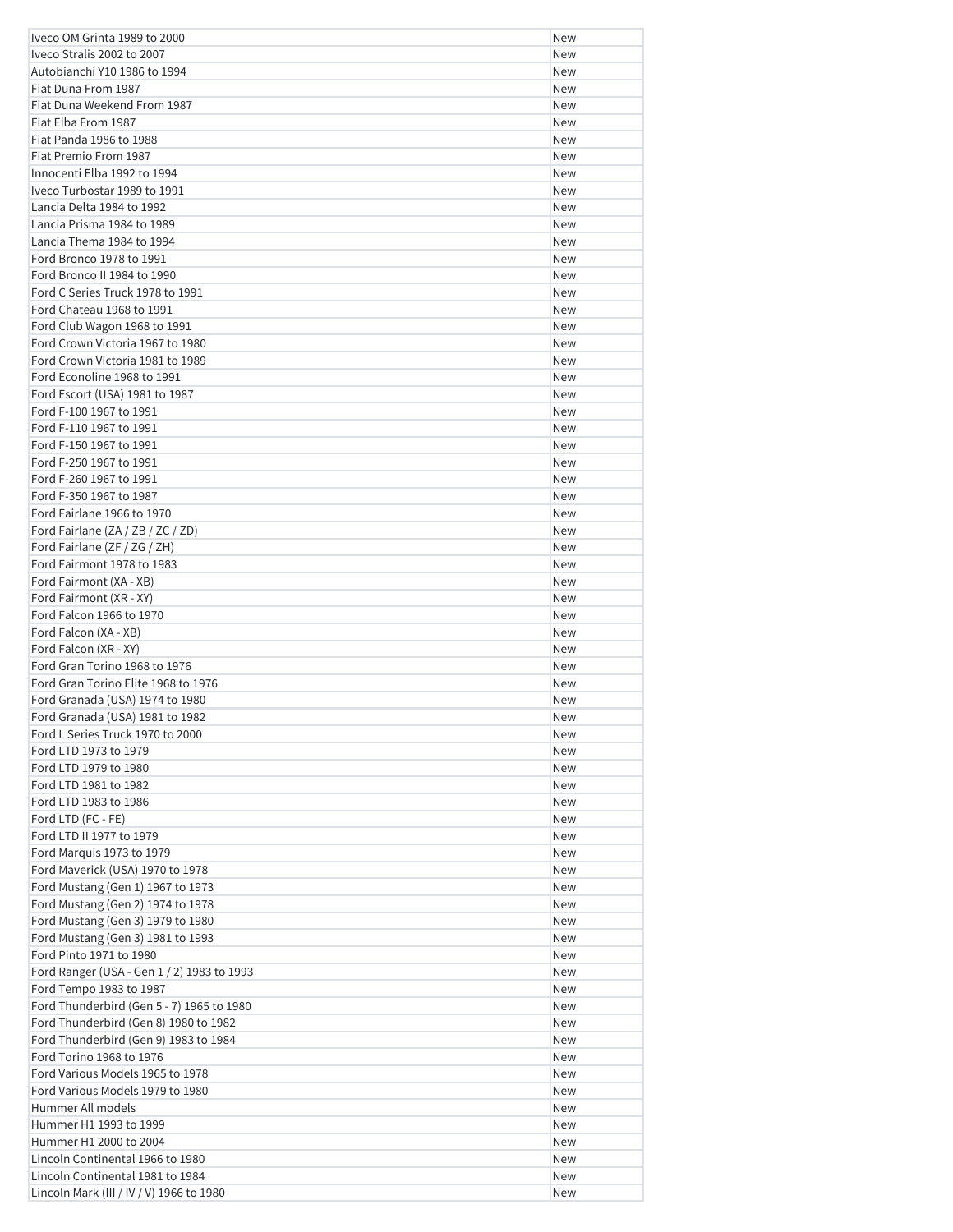| Lincoln Mark (VI) 1981 to 1984                                           | New        |
|--------------------------------------------------------------------------|------------|
| Lincoln Town Car 1980 to 1984                                            | <b>New</b> |
| Lincoln Versailles 1978 to 1980                                          | <b>New</b> |
| Maserati Kyalami 1976 to 1994                                            | New        |
| Mercury Bobcat 1971 to 1980                                              | New        |
| Mercury Capri 1979 to 1980                                               | <b>New</b> |
| Mercury Capri 1981 to 1986                                               | New        |
| Mercury Comet 1966 to 1969                                               | <b>New</b> |
| Mercury Comet 1971 to 1978                                               | New        |
| Mercury Cougar 1967 to 1971                                              | <b>New</b> |
| Mercury Cougar 1972 to 1976                                              | <b>New</b> |
| Mercury Cougar 1977 to 1979                                              | <b>New</b> |
| Mercury Cougar 1983 to 1984                                              | <b>New</b> |
| Mercury Cougar 2 Door 1980 to 1982                                       | <b>New</b> |
| Mercury Cougar 4 Door 1980 to 1982<br>Mercury Cougar XR7 1980 to 1982    | New<br>New |
| Mercury Grand Marquis 1979 to 1980                                       | <b>New</b> |
| Mercury Grand Marquis 1981 to 1982                                       | New        |
| Mercury Grand Marquis 1983 to 1989                                       | New        |
| Mercury LN7 1981 to 1987                                                 | New        |
| Mercury Lynx 1981 to 1987                                                | New        |
| Mercury Marquis 1979 to 1980                                             | New        |
| Mercury Marquis 1981 to 1982                                             | <b>New</b> |
| Mercury Marquis 1983 to 1986                                             | <b>New</b> |
| Mercury Monarch 1974 to 1980                                             | <b>New</b> |
| Mercury Montego 1968 to 1976                                             | New        |
| Mercury Monterey 1970 to 1974                                            | New        |
| Mercury Some Models 1965 to 1978                                         | <b>New</b> |
| Mercury Topaz 1984 to 1987                                               | <b>New</b> |
| Mercury Zephyr 1978 to 1983                                              | New        |
| Ford Fairlane (ZJ / ZK / ZL) 1979 to 1988                                | <b>New</b> |
| Ford Fairmont (XC - XF) 1976 to 1984                                     | New        |
| Ford Falcon (XC - XF) 1976 to 1984                                       | New        |
| Ford Aerostar 1986 to 1995                                               | New        |
| Ford Bronco 1992 to 1996                                                 | <b>New</b> |
| Ford Chateau 1992 to 1996                                                | New        |
| Ford Club Wagon 1992 to 1996                                             | New        |
| Ford Contour (Duratec 25 V6) 1995 to 1996                                | <b>New</b> |
| Ford Contour (Duratec 25 V6) 1997 only                                   | New        |
| Ford Contour (Duratec 25 V6) 1998 to 2000                                | New        |
| Ford Contour (Zetec I4) 1995 to 1996                                     | New        |
| Ford Contour (Zetec I4) 1997 only                                        | New        |
| Ford Contour (Zetec I4) 1998 to 2000<br>Ford Crown Victoria 1990 to 1992 | New        |
| Ford Crown Victoria 1993 to 1996                                         | New<br>New |
| Ford Econoline 1992 to 1996                                              | New        |
| Ford Escort (USA) 1988 to 1990                                           | New        |
| Ford Escort (USA) 1991 to 1996                                           | <b>New</b> |
| Ford Explorer (Gen 1) 1991 to 1996                                       | New        |
| Ford F-150 1992 to 1996                                                  | New        |
| Ford F-350 1987 to 2000                                                  | New        |
| Ford Fairlane (NA / DA) Up to 1990                                       | New        |
| Ford Fairmont (EA) Up to 1990                                            | New        |
| Ford Falcon (EA) Up to 1990                                              | New        |
| Ford LTD 1990 to 1992                                                    | New        |
| Ford LTD 1993 to 1996                                                    | New        |
| Ford LTD (NA / DA) Up to 1990                                            | New        |
| Ford Mustang (Gen 4) 1994 to 1995                                        | New        |
| Ford Mustang (Gen 4) 1996 only                                           | New        |
| Ford Mustang (Gen 4 - SVT Cobra) 1996 only                               | New        |
| Ford Ranger (USA - Gen 3) 1993 to 1996                                   | New        |
| Ford Taurus (Gen 1) 1986 to 1989                                         | New        |
| Ford Taurus (Gen 1) 1990 to 1991                                         | New        |
| Ford Taurus (Gen 2) 1992 to 1993                                         | New        |
| Ford Taurus (Gen 2) 1994 to 1995                                         | New        |
| Ford Tempo 2 Door 1987 to 1994                                           | New        |
| Ford Tempo 4 Door 1987 to 1994                                           | New        |
| Ford Thunderbird (Gen 9) 1984 to 1988                                    | New        |
| Ford Thunderbird (Gen 10) 1989 to 1993                                   | New        |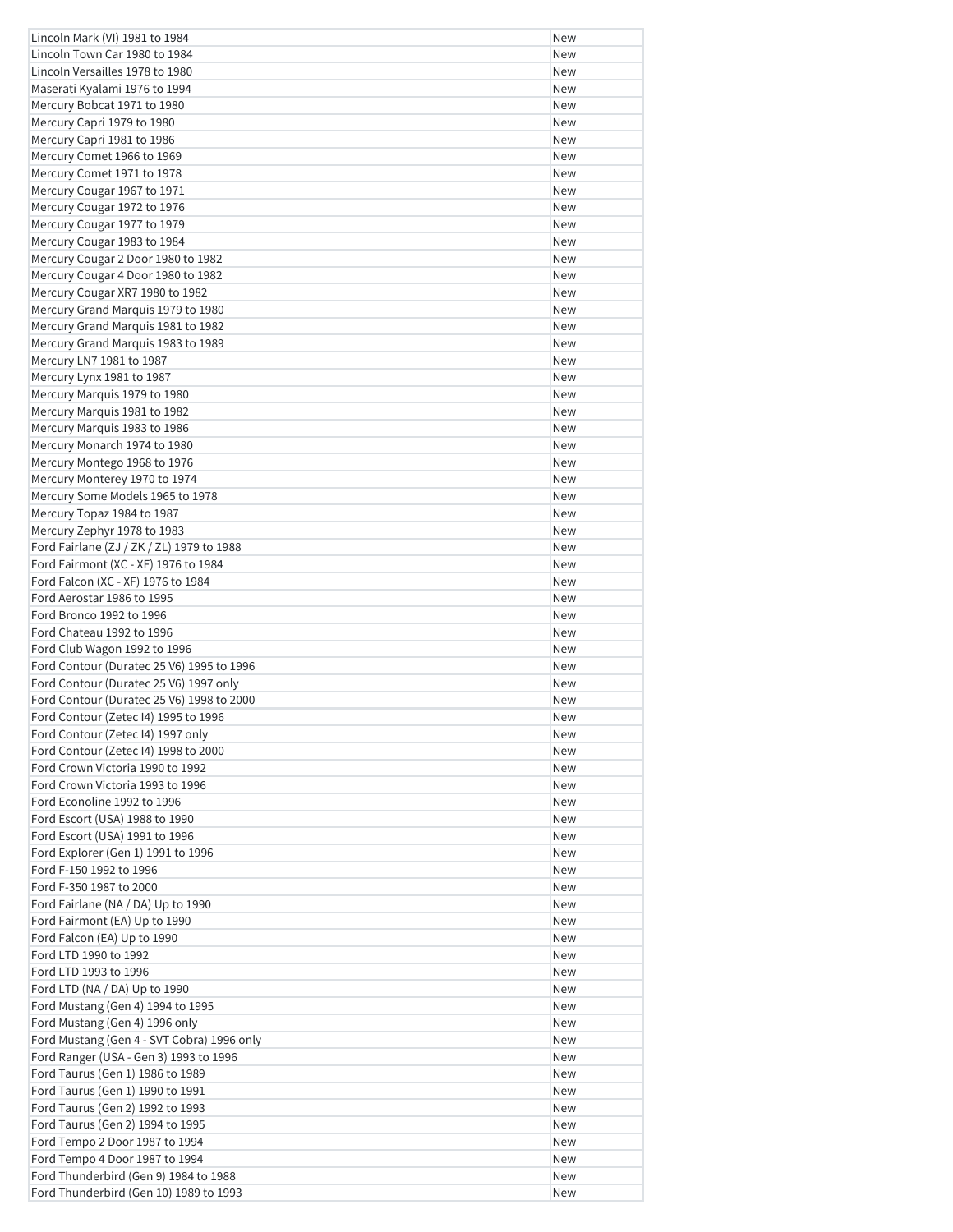| Ford Thunderbird (Gen 10) 1994 to 1995    | <b>New</b> |
|-------------------------------------------|------------|
| Ford Thunderbird (Gen 10) 1996 only       | <b>New</b> |
| Ford Windstar (Gen 1) 1994 only           | New        |
| Ford Windstar (Gen 1) 1995 to 1996        | <b>New</b> |
| Lincoln Continental 1985 to 1987          | <b>New</b> |
| Lincoln Continental 1988 to 1990          | <b>New</b> |
| Lincoln Continental 1990 to 1994          | <b>New</b> |
| Lincoln Continental 1995 to 1996          | <b>New</b> |
| Lincoln Mark (VII) 1985 to 1992           | New        |
| Lincoln Mark (VIII) 1993 to 1996          | New        |
| Lincoln Town Car 1985 to 1989             | <b>New</b> |
| Lincoln Town Car 1990 to 1996             | <b>New</b> |
| Mercury Cougar 1984 to 1988               | New        |
| Mercury Cougar 1989 to 1993               | <b>New</b> |
| Mercury Cougar 1994 to 1995               | New        |
| Mercury Cougar 1996 only                  | New        |
| Mercury Cougar 1999 to 2002               | New        |
| Mercury Grand Marquis 1990 to 1991        | <b>New</b> |
| Mercury Grand Marquis 1992 to 1996        | New        |
| Mercury Mystique 1995 to 1996             | <b>New</b> |
| Mercury Mystique 1997 to 1998             | <b>New</b> |
| Mercury Mystique 1998 to 2002             | <b>New</b> |
| Mercury Sable 1986 to 1989                | <b>New</b> |
| Mercury Sable 1990 to 1993                | New        |
| Mercury Sable 1994 to 1995                | <b>New</b> |
| Mercury Topaz 2 Door 1988 to 1994         | New        |
| Mercury Topaz 4 Door 1988 to 1994         | New        |
| Mercury Tracer 1991 to 1996               | New        |
| Mercury Villager 1993 to 1996             | <b>New</b> |
| Sterling 7501 From 1998                   | <b>New</b> |
| Sterling Aktera From 2000                 | New        |
| Ford F-250 1992 to 1996                   | <b>New</b> |
| Ford Falcon (XF - XH Ute)                 | <b>New</b> |
| Mazda B Series Truck 1994 to 1995         | New        |
| Mazda Navajo 1991 to 1995                 | New        |
| Renault Laguna 2000 to 2007               | Update     |
| Renault Megane (II) 2002 to 2009          | Update     |
| Renault Clio (III) 2005 to 2013           | New        |
| Renault Clio (IV) 2012 to 2018            | <b>New</b> |
| Renault Megane (III) 2008 to 2016         | New        |
| Renault Scenic 2003 to 2009               | New        |
| Renault Laguna 2008 to 2015               | New        |
| <b>Renault Duster</b>                     | New        |
| Renault Kangoo 1998 to 2001               |            |
|                                           | New        |
| Renault Kangoo 2002 to 2008               | New        |
| Renault Twingo (I) 1995 to 2001           | New        |
| Renault Twingo (I) 2002 to 2007           | New        |
| Renault Twingo (I) upto 1995              | New        |
| Renault Clio (I) upto 1995                | New        |
| Renault Clio (I) 1995 to 1998             | New        |
| Renault Clio (II) 1998 to 2001            | New        |
| Renault Laguna 1994 to 1995               | New        |
| Renault Laguna 1995 to 2000               | New        |
| Renault Safrane 1995 to 2001              | New        |
| Toyota Voxy (ZRR70) 2007 to 2014          | New        |
| MG HS from 2018                           | New        |
| MG ZS from 2019                           | New        |
| SAIC HS from 2018                         | New        |
| SAIC ZS from 2019                         | New        |
| LDV Maxus from 2011                       | New        |
| LDV V80 from 2011                         | New        |
| Chevrolet Captiva 2006 to 2015            | Update     |
| Chevrolet Epica 2007 to 2011              | Update     |
| Daewoo Lanos from 2002                    | Update     |
| Daewoo Leganza (V200 - 2.2L) 2004 to 2008 | Update     |
| Daewoo Magnus (V200) 2004 to 2008         | Update     |
| Daewoo Nubira (J150) 2002 to 2008         | Update     |
| Daewoo Tosca from 2007                    | Update     |
| Daewoo Winstorm 2007 to 2011              | Update     |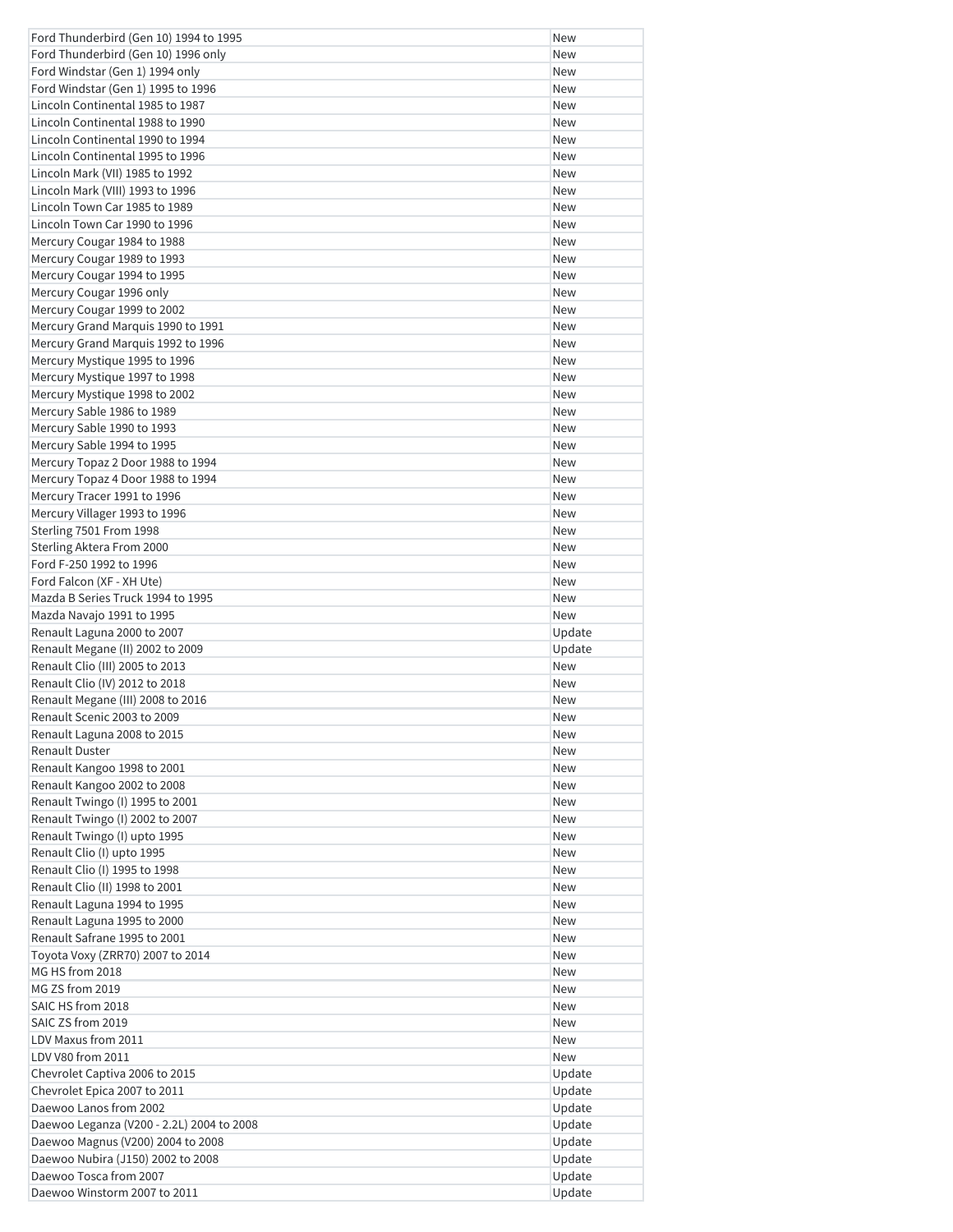| Holden Captiva 2007 to 2015                                                                       | Update            |
|---------------------------------------------------------------------------------------------------|-------------------|
| Holden Epica (Diesel) 2008 to 2011                                                                | Update            |
| Holden Epica (Petrol) 2007 to 2011                                                                | Update            |
| Saturn VUE 2007 to 2010                                                                           | Update            |
| Suzuki Verona from 2004                                                                           | Update            |
| Yamaha Tenere (700) from 2019                                                                     | <b>New</b>        |
| Yamaha MT-07 from 2014                                                                            | <b>New</b>        |
| Yamaha MT-09 from 2014                                                                            | <b>New</b>        |
| Yamaha MT-10 from 2016                                                                            | New               |
| Yamaha MT-125 from 2018                                                                           | New               |
| Yamaha MT-25 from 2015<br>Yamaha Bolt from 2014                                                   | <b>New</b>        |
| Yamaha BT1100 (Bulldog) from 2005                                                                 | <b>New</b>        |
| Yamaha CS Scooter from 2001                                                                       | New<br><b>New</b> |
| Yamaha F1 from 1993                                                                               | <b>New</b>        |
| Yamaha Fazer from 2005                                                                            | New               |
| Yamaha FJR1300 1993 to 2004                                                                       | <b>New</b>        |
| Yamaha FJR1300 from 2005                                                                          | <b>New</b>        |
| Yamaha FZ1 1993 to 2005                                                                           | <b>New</b>        |
| Yamaha FZ1 from 2005                                                                              | New               |
| Yamaha FZ6 1993 to 2003                                                                           | <b>New</b>        |
| Yamaha FZ6 from 2003                                                                              | <b>New</b>        |
| Yamaha FZS 1000 (Fazer) from 2005                                                                 | <b>New</b>        |
| Yamaha GTS 1000 from 1993                                                                         | New               |
| Yamaha GTS 1000 ABS from 1993                                                                     | <b>New</b>        |
| Yamaha Majesty (400) 1993 to 2005                                                                 | <b>New</b>        |
| Yamaha Majesty (400) from 2005                                                                    | New               |
| Yamaha Morphous from 1993                                                                         | <b>New</b>        |
| Yamaha MT-01 2005 to 2012                                                                         | <b>New</b>        |
| Yamaha MT-03 from 2005                                                                            | New               |
| Yamaha Road Star from 1993                                                                        | New               |
| Yamaha Roadliner from 1993                                                                        | New               |
| Yamaha Royal Star from 1993                                                                       | <b>New</b>        |
| Yamaha Seca from 1993                                                                             | New               |
| Yamaha Stratoliner from 1993                                                                      | New               |
| Yamaha TDM 600 from 2005                                                                          | <b>New</b>        |
| Yamaha T-Max 500 from 1993<br>Yamaha V Max from 2009                                              | <b>New</b>        |
| Yamaha V Star from 1993                                                                           | New<br><b>New</b> |
| Yamaha Various Models from 2003                                                                   | New               |
| Yamaha Venture from 1993                                                                          | New               |
| Yamaha Warrior from 1993                                                                          | New               |
| Yamaha XJR (1300) from 2004                                                                       | New               |
| Yamaha Zuma from 2009                                                                             | New               |
| Rover (see also Brit.Leyland) 200 (MK2) 1989 to 1996                                              | New               |
| Rover (see also Brit.Leyland) 200 (MK1) 1989 to 1996                                              | New               |
| Rover (see also Brit.Leyland) 200 (MK3) 1995 to 2000                                              | New               |
| Rover (see also Brit.Leyland) 400 (HH-R) 1996 to 2000                                             | New               |
| Rover (see also Brit.Leyland) 400 (R8) 1989 to 1996                                               | New               |
| Rover (see also Brit.Leyland) 45 1999 to 2005                                                     | New               |
| Rover (see also Brit.Leyland) 600 upto 1998                                                       | New               |
| Honda Accord (Gen 4 / VIN: SSH) upto 1994                                                         | New               |
| Honda Accord (Gen 5 / VIN: SSH) 1995 to 1998                                                      | New               |
| Honda Accord (Gen 6 / CG7 - CG9 / CH5 - CH8 / VIN: SSH) 1999 to 2000                              | New               |
| Honda Civic (Gen 6 / MA / MB / MC) 1995 to 2000                                                   | New               |
| Honda Concerto Europe                                                                             | New               |
| MG ZR 2001 to 2005                                                                                | New               |
| Honda Civic (Gen 6 / VIN: 1/2/3/4) 1996 to 1998                                                   | New               |
| Honda Civic (Gen 6 / VIN: 1/2/3/4) 1999 to 2000<br>Honda Civic (Gen 6 / VIN: 5/6) 1996 to 1998    | New<br>New        |
|                                                                                                   | New               |
| Honda Civic (Gen 6 / VIN: 5/6) 1999 to 2000<br>Honda Civic (Gen 6 / VIN: SHH1/2/3/4) 2001 to 2002 | New               |
| Honda Civic (Gen 6 / VIN: SHH5/6) 2001 to 2002                                                    | New               |
| Rover (see also Brit.Leyland) 618 1993 to 1995                                                    | New               |
| Rover (see also Brit.Leyland) 618 1996 to 2002                                                    | New               |
| Rover (see also Brit.Leyland) 620 1993 to 1995                                                    | New               |
| Rover (see also Brit.Leyland) 620 1996 to 2002                                                    | New               |
| Honda (Cycles) Activa from 2009                                                                   | Update            |
| Honda (Cycles) Big Rukus 2004 to 2007                                                             | Update            |